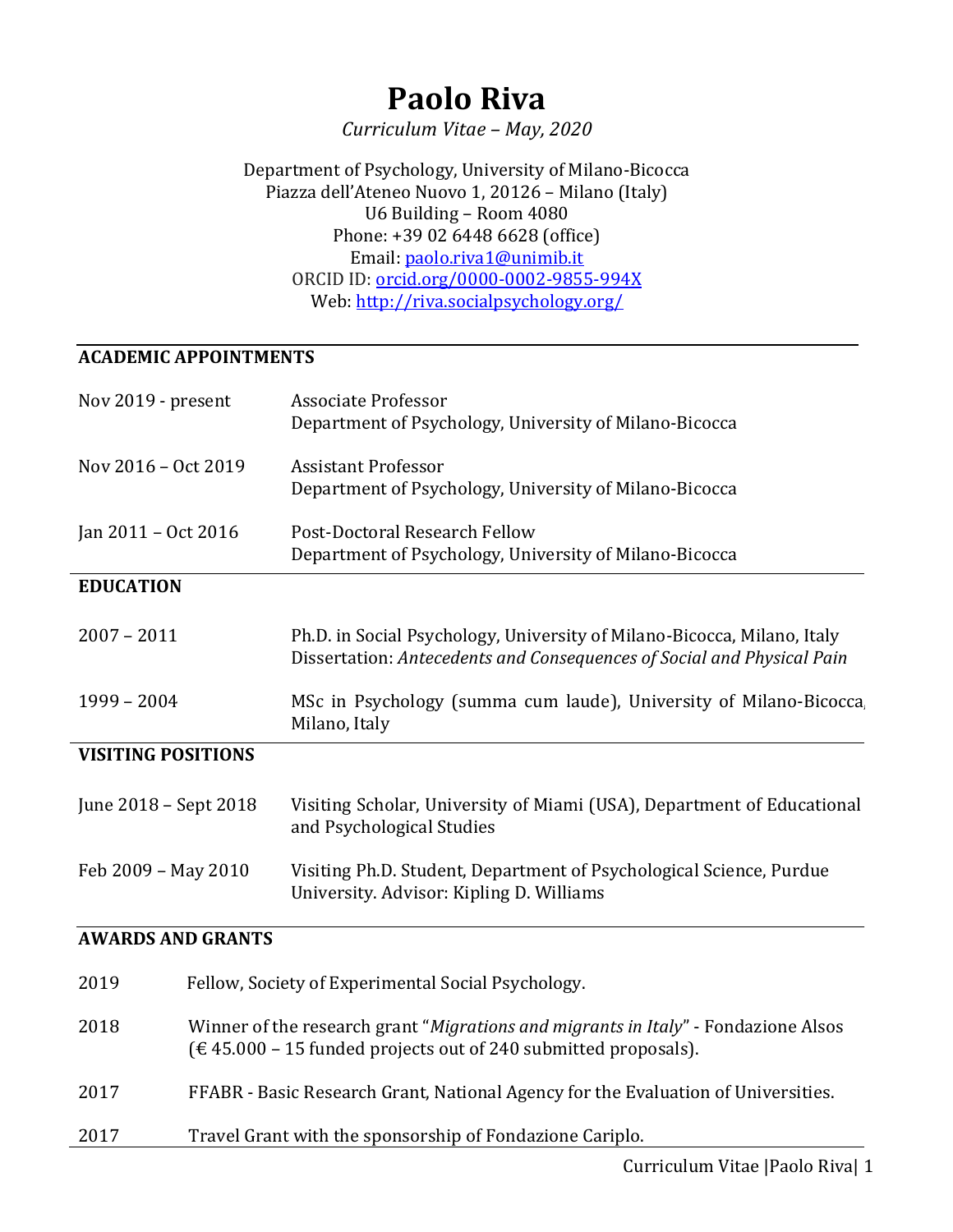| 2016 | Young Talent Award of the University of Milan-Bicocca with the sponsorship of the<br>National Academy of Italy [Accademia Nazionale dei Lincei] (Second Prize).<br>Motivation: For his contribution to the study of the causes, consequences, and<br>solutions to the problem of social exclusion. |
|------|----------------------------------------------------------------------------------------------------------------------------------------------------------------------------------------------------------------------------------------------------------------------------------------------------|
| 2016 | Winner of the Bando Caritro Foundation 2016 for scientific research projects<br>carried out by young post-doc researchers for the research project: "How Can Early<br>Adolescents Cope with Social Exclusion at School? Test of Emotion Regulation<br>Strategies". Amount of funding: 40.000 Euro. |
| 2016 | ISTFP (International Society of Transference Focused Psychotherapy) Research<br>Award for the paper titled: "When social inclusion is not enough: Implicit<br>expectations of extreme inclusion in Borderline Personality Disorder."                                                               |
| 2014 | Italian Association of Psychology Travel Grant (AIP).                                                                                                                                                                                                                                              |
| 2013 | Special Jury Award for the Research Proposal: "Neural Regulation of Social Bias:<br>Stimulating the dlPFC to Modulate Implicit Prejudice" at SISSA International Summer<br>School in Social Cognitive Neuroscience (SCoNe). Trieste, July 15-28, 2013.                                             |
| 2011 | Best Doctoral Dissertation Award of 2011 in Social Psychology from the Italian<br>Association of Psychology (AIP).                                                                                                                                                                                 |
| 2007 | Prize "CURA 2007" awarded by the AGC Onlus - Gilberto Cominetta - Association for<br>the palliative care in neurology.                                                                                                                                                                             |

# **FUNDING HISTORY**

|      | 2020-2022 Australian Research Council Discovery Project (DP200101845) - Co-investigator.<br>Project: Brain systems implicated in alcohol-related aggression. Denson, T.F., Riva,<br>P., & Gadi, G. (AUD\$ 354.177)                                |
|------|---------------------------------------------------------------------------------------------------------------------------------------------------------------------------------------------------------------------------------------------------|
| 2019 | PRIN 2017924L2B (grant period: 2019-2021) - Italian Ministry of Education. Co-<br>investigator. Project: The Psychology of Economic Inequality (Principal investigator:<br>Prof. Anne Mass - Local coordinator: Prof. Chiara Volpato) (€ 635.890) |
| 2018 | CARIPLO - Co-investigator. CARIPLO Foundation Grant for basic scientific research.<br>Project: Smart FLOod RIsk MAnagement Policies FLORIMAP (€ 200.000)                                                                                          |
| 2017 | FAR - Principal Investigator. Project: Investigating the psychological consequences of<br>chronic social exclusion ( $\in$ 2.271)                                                                                                                 |
| 2016 | FAR - Co-investigator. Project: Social perception of supererogatory behavior<br>(Principal investigator: Prof. Simona Sacchi) ( $\in$ 2.273)                                                                                                      |
| 2015 | FAR - Co-investigator. Project: Mindfulness effects on cognitive flexibility and<br>prejudice reduction (Principal investigator: Prof. Simona Sacchi) (€ 2.173)                                                                                   |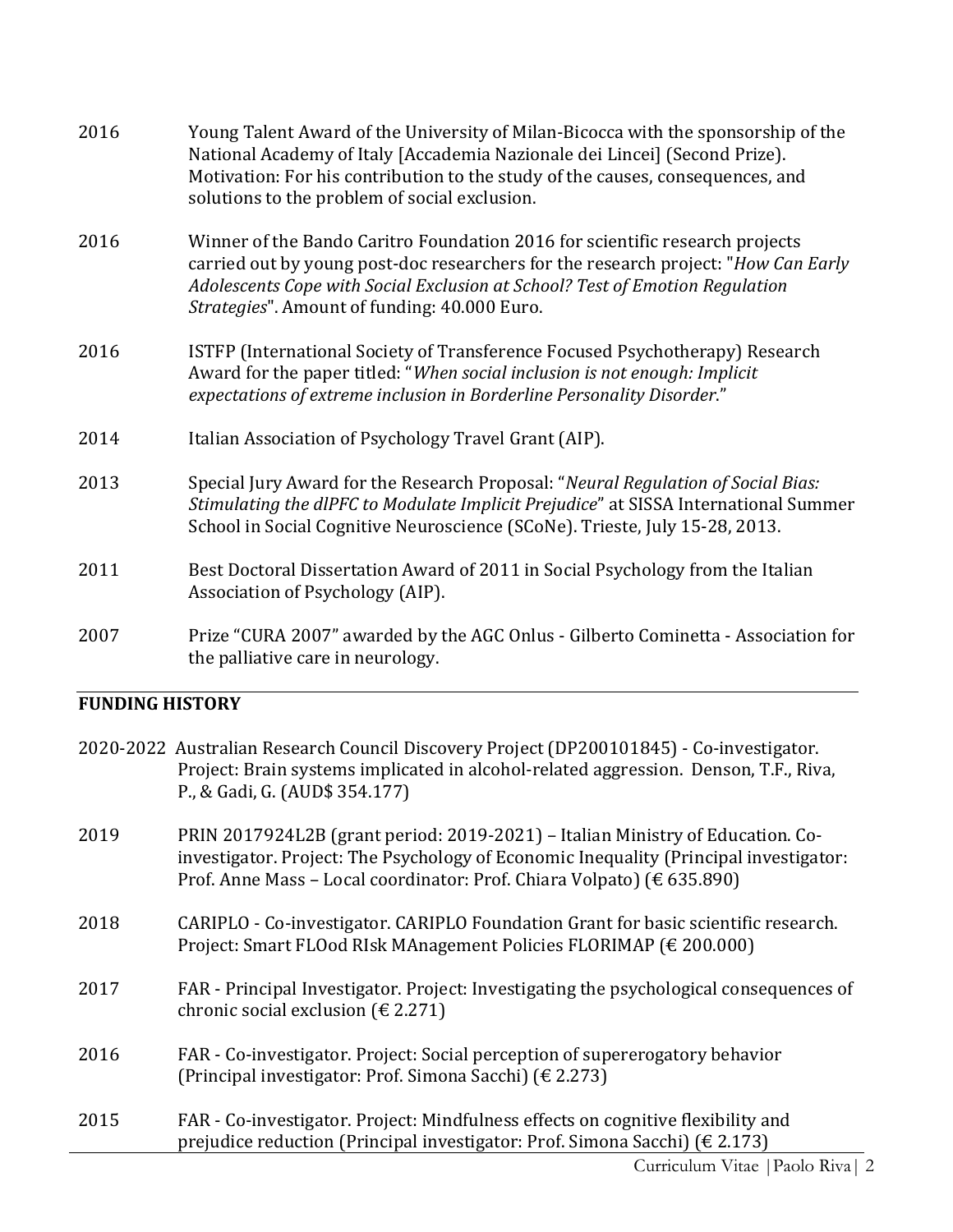| 2013 | FAR - Co-investigator. Project: The effects of slot machines anthropomorphization on<br>gambling behavior (Principal investigator: Prof. Simona Sacchi) ( $\in$ 1.799)                                        |
|------|---------------------------------------------------------------------------------------------------------------------------------------------------------------------------------------------------------------|
| 2011 | FAR - Co-investigator. Project: Antecedents and consequences of chronic social and<br>physical pain (Principal investigator: Dr. Lorenzo Montali) ( $\epsilon$ 2.555)                                         |
| 2010 | FAR - Co-investigator. Project: The antecedents of pain management within the<br>hospital (Principal investigator: Dr. Lorenzo Montali)                                                                       |
| 2009 | FAR - Co-investigator. Project: Illness representations of women affected by Primary<br>Biliary Cirrhosis (Principal investigator: Dr. Lorenzo Montali)                                                       |
| 2008 | PRIN - Italian Ministry of Education. Co-investigator. Project: Inductive reasoning:<br>models, behaviour and applications (Principal investigator: Katia Tentori) ( $\epsilon$ 21.000)                       |
| 2008 | FAR - Co-investigator. Project: Theories and practice of pain management (Principal<br>investigator: Dr. Lorenzo Montali)                                                                                     |
| 2007 | FAR - Co-investigator. Project: Representation of work and gender variables: a study<br>nursing personnel of the departments of nephrology and dialysis (Principal<br>investigator: prof. Elisabetta Camussi) |
| 2006 | PRIN - Italian Ministry of Education. Co-investigator. Project: Xenophobia, prejudice,<br>and interethnic relations. (Principal investigator: Prof. Paolo Cherubini) (€ 96.000)                               |

#### **PUBLICATIONS**

- 1. Mazzoni, D., Marinucci, M., Pancani, L. & **Riva, P**. (in press). The dual path of the rejection (dis)identification model: A study on adolescents with a migrant background. *European Journal of Social Psychology*.
- 2. Timeo, S., **Riva, P.**, & Paladino, M.P. (2020). Being liked or not being liked: A study on social-media exclusion in a preadolescent population. *Journal of Adolescence, 80*, 173-181.
- 3. Marinucci, M., & **Riva, P.** (in press). How intergroup social connections shape immigrants' responses to social exclusion. *Group Processes & Intergroup Relations.*
- 4. Garrett, K. R., Sude, D., & **Riva P.** (2020). Toeing the party lie: Ostracism promotes endorsement of partisan falsehoods. *Political Communication, 37*, 157-172.
- 5. Gallucci, A., **Riva, P.,** Romero-Lauro, L. J., & Bushman, B. J., (2020). Stimulating the Ventrolateral Prefrontal Cortex (VLPFC) Modulates Frustration-Induced Aggression: A tDCS Experiment. *Brain Stimulation, 13,* 302-309.
- 6. Pancani, L., Preti, E., & **Riva, P**. (in press). The psychology of smartphone: The development of the Smartphone Impact Scale (SIS). *Assessment.*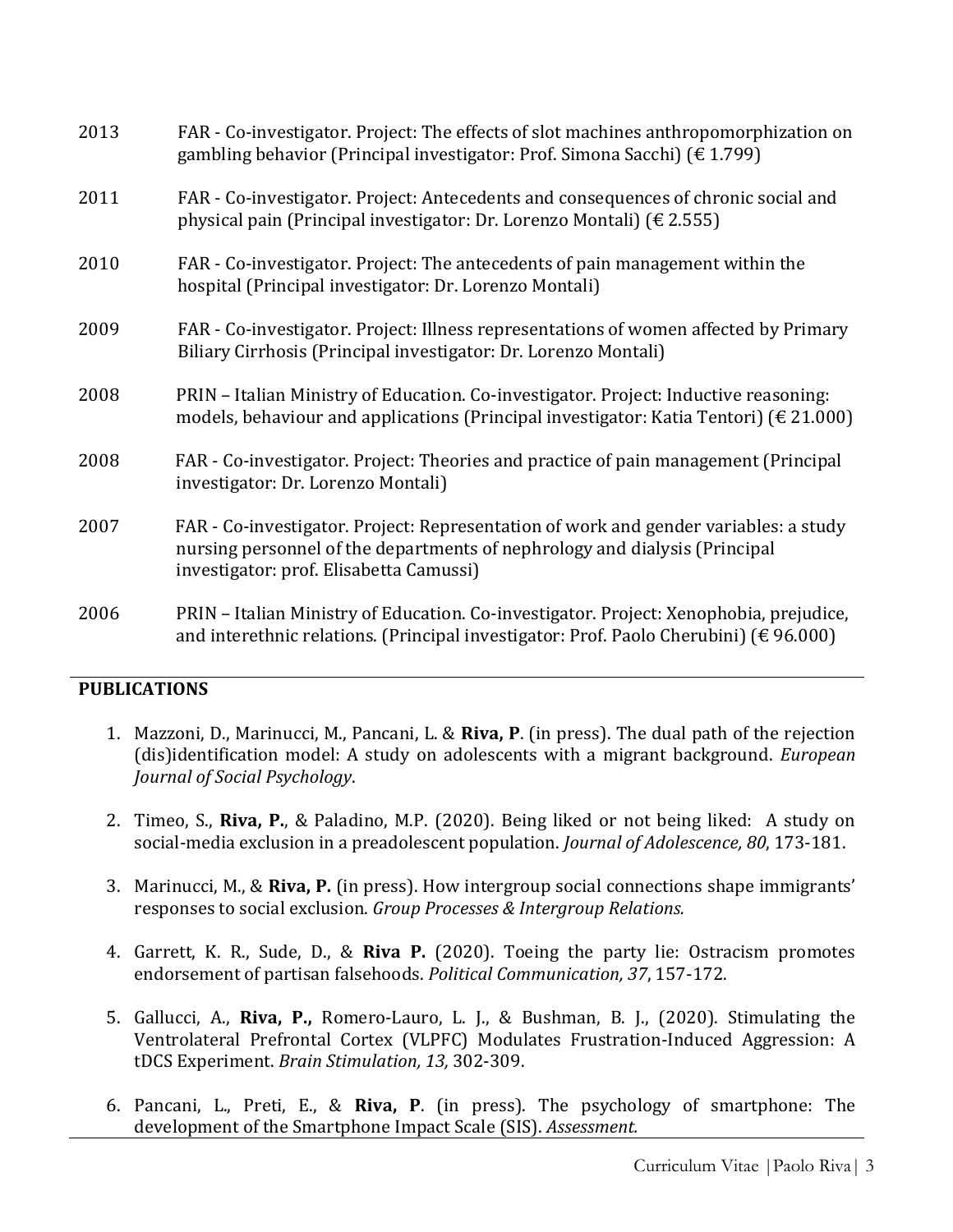- 7. Timeo, S., **Riva, P**., & Paladino, M.P. (2019). Learning to cope with everyday instances of social exclusion: A review of emotional and cognitive strategies for children and adolescents. *Journal of Applied Biobehavioral Research, 24,* e12173.
- 8. Andrighetto, L., **Riva, P**., & Gabbiadini, A. (2019). Lonely hearts and angry minds: Online dating rejection increases male (but not female) hostility. *Aggressive Behavior,* 45, 571- 581.
- 9. **Riva, P.**, Manfrinati, A., Sacchi, S., Pisoni, A., & Romero Lauro, L. J. (2019). Selective changes in moral judgment by noninvasive brain stimulation of the medial prefrontal cortex. *Cognitive, Affective, and Behavioral Neuroscience*, 19, 797-810.
- 10. Capellini, R., **Riva, P.**, Ricciardelli, P., Sacchi, S. (2019). Turning away from averted gazes: The effect of social exclusion on gaze cueing. *Frontiers in Psychology*, *10,* 1000.
- 11. Pancani, L., **Riva, P**. & Sacchi, S. (2019). Connecting with a slot machine: Social exclusion and anthropomorphization increase gambling. *Journal of Gambling Studies, 35*, 689–707.
- 12. Kelley, N. J., Galucci, A., **Riva, P.**, Romero-Lauro, L. J., Schmeichel, B. (2019). Stimulating Self-Regulation: A review of non-invasive brain stimulation studies of goal-directed behavior. *Frontiers in Behavioral Neuroscience, 12*, 337.
- 13. Vergallito, A., **Riva, P.**, Pisoni, A., & Romero Lauro, L. J. (2018). Modulation of negative emotions through anodal tDCS over the right ventrolateral prefrontal cortex. *Neuropsychologia, 119,* 128-135.
- 14. Gabbiadini, A. & **Riva, P**. (2018). The lone gamer: Social exclusion predicts violent video game preferences and fuels aggressive inclinations in adolescent players. *Aggressive Behavior, 44,* 113-124.
- 15. Tyndall, I., Waldeck, D., **Riva, P.**, Wesselmann, E. D., & Pancani, L. (2018). Psychological flexibility and ostracism: Experiential avoidance rather than cognitive fusion moderates distress from perceived ostracism over time. *Journal of Contextual Behavioral Science, 7*, 72-80.
- 16. Brambilla, M., & **Riva, P**. (2017). Self-image and schadenfreude: Pleasure at others' misfortune enhances satisfaction of basic human needs. *European Journal of Social Psychology, 47,* 399–411.
- 17. Gabbiadini, A., Bushman, B. J., **Riva, P.**, Andrighetto, L., & Volpato, C. (2017). Grand Theft Auto is a "Sandbox" Game, but there are Weapons, Criminals, and Prostitutes in the Sandbox: Response to Ferguson and Donnellan (2017). *Journal of Youth and Adolescence, 46,* 2460-2466.
- 18. Waldeck, D., Tyndall, I., **Riva, P.**, Chmiel, N. (2017). How do we cope with ostracism? Psychological flexibility moderates the relationship between everyday ostracism experiences and psychological distress. *Journal of Contextual Behavioral Science, 6,* 425- 432.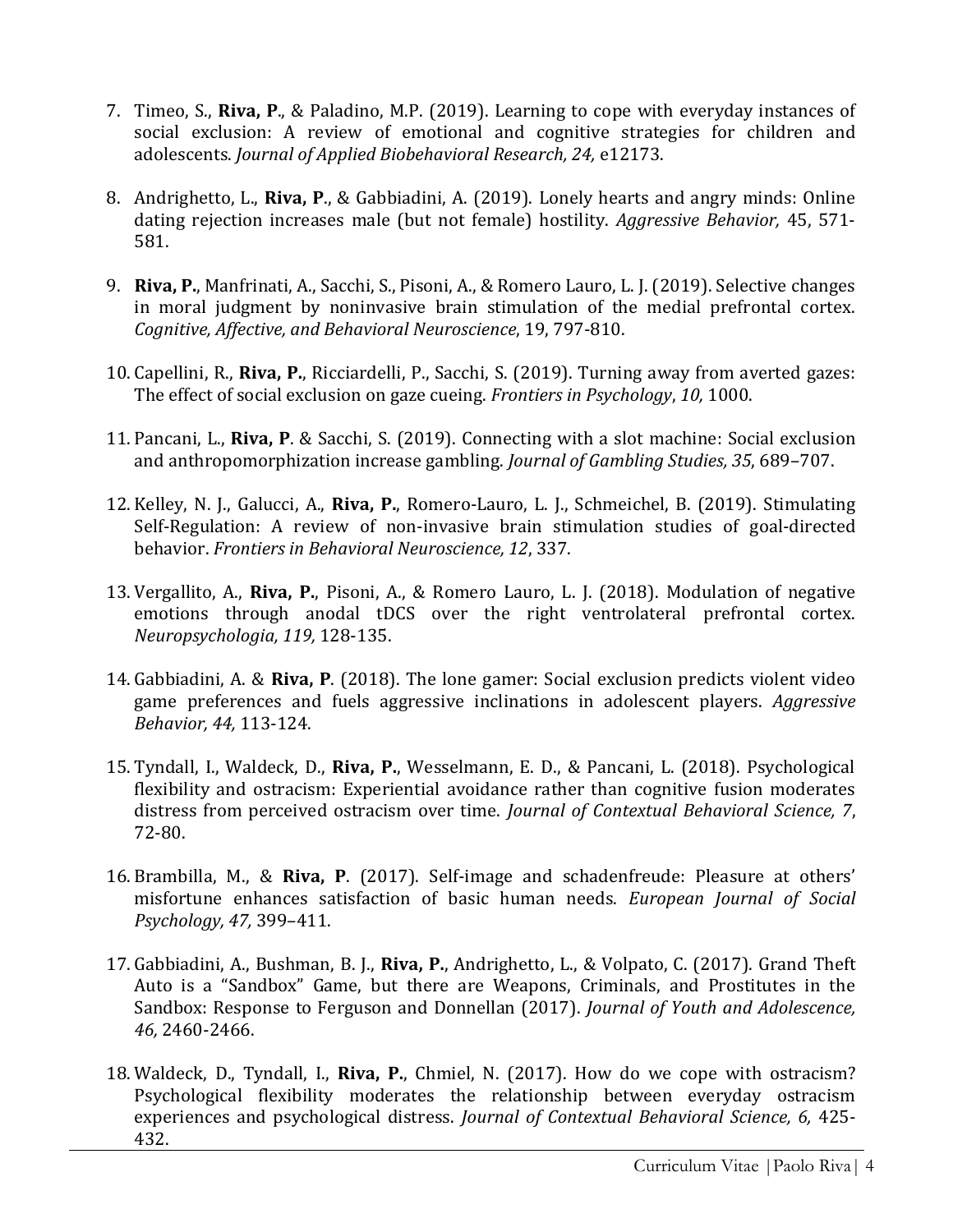- 19. **Riva, P.**, Montali, L., Wirth, J. H., Curioni, S. & Williams, K.D. (2017). Chronic social exclusion and evidence for the resignation stage: An empirical investigation. *Journal of Social and Personal Relationships, 34, 541-564.*
- 20. Tobia, V., **Riva, P.** & Caprin, C. (2017). Who are the most vulnerable children to social exclusion? The moderating role of self-esteem, popularity, and nonverbal intelligence on cognitive performance following social exclusion. *Journal of Abnormal Child Psychology, 45,*  789-801.
- 21. **Riva, P.**, Gabbiadini, A., Romero Lauro, L. J., Andrighetto, L., Volpato, C. & Bushman, B. J. (2017). Neuromodulation can reduce aggressive behavior elicited by violent video games. *Cognitive, Affective, and Behavioral Neuroscience*, *17,* 452-459.
- 22. Brambilla, M., & **Riva, P**. (2017). Predicting pleasure at others' misfortune: Morality trumps sociability and competence in driving deservingness and schadenfreude. *Motivation and Emotion*, *41,* 243-253.
- 23. Andrighetto, L., **Riva, P.**, Gabbiadini, A., & Volpato, C. (2016). Excluded from all humanity: Animal metaphors exacerbate the consequences of social exclusion. *Journal of Language and Social Psychology, 35,* 628-644.
- 24. Venturini, E., **Riva, P.**, Serpetti, F., Romero, L., Pallavincini, F., Mantovani, F., Cloutier, R., McMahan, T., Stonecipher, K., & Parsons, T.D. (2016). A comparison of 3D versus 2D virtual environments on the feelings of social exclusion, inclusion, and over-inclusion. *Annual Review of CyberTherapy and Telemedicine, 14*, 89-94.
- 25. Sacchi, S., **Riva, P**., & Aceto, A. (2016). Myopic about climate change: Cognitive style, psychological distance, and environmentalism. *Journal of Experimental Social Psychology, 65,* 68-73.
- 26. Gabbiadini, A., **Riva, P.**, Andrighetto, L., Volpato, C. & Bushman, B. J. (2016). Acting like a tough guy: Violent-sexist video games, identification with game characters, masculine beliefs, & empathy for female violence victims. *PLoS ONE, 11,* e0152121.
- 27. **Riva, P.**, Brambilla, M., & Vaes, J. (2016). Bad guys suffer less (social pain): Moral status influences judgments of others' social suffering. *British Journal of Social Psychology, 55,* 88- 108.
- 28. **Riva, P.**, Sacchi, S., & Brambilla, M. (2015). Humanizing machines: Anthropomorphization of slot machines increases gambling. *Journal of Experimental Psychology: Applied, 21,* 313- 325.
- 29. De Panfilis, C., **Riva, P.**, Preti, E., Cabrino, C., & Marchesi, C. (2015). When social inclusion is not enough: Implicit expectations of extreme inclusion in Borderline Personality Disorder. *Personality Disorders: Theory, Research, and Treatment, 6, 301-309.*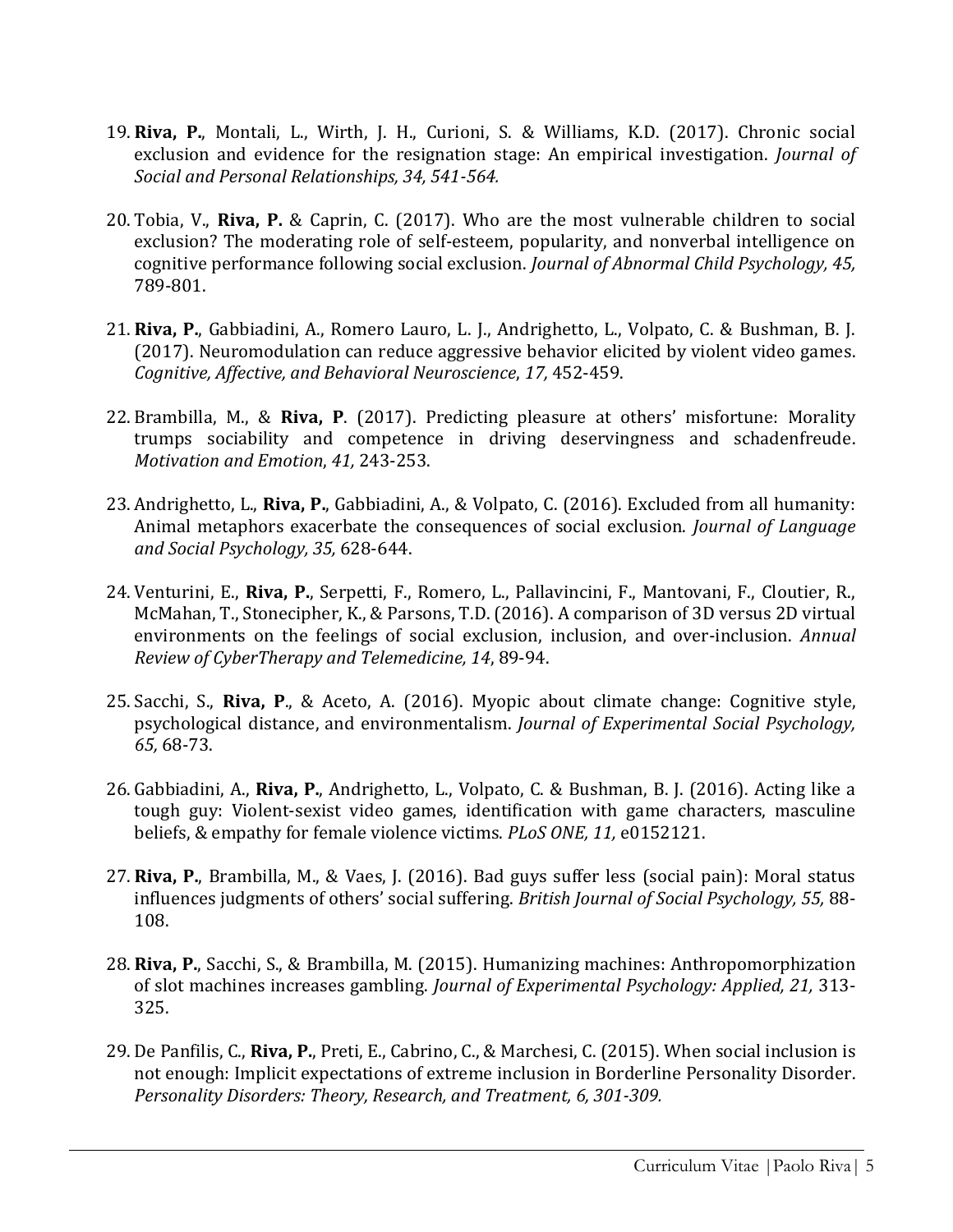- 30. **Riva, P.**, Romero Lauro, L. J., DeWall, C. N., Chester, D. & Bushman, B. J. (2015). Reducing aggressive responses to social exclusion using transcranial direct current stimulation. *Social Cognitive and Affective Neuroscience, 10,* 352-356.
- 31. **Riva, P.**, Romero Lauro, L. J., Vergallito, A., DeWall, C. N., & Bushman, B. J. (2015). Electrified emotions: Modulatory effects of transcranial direct stimulation on negative emotional reactions to social exclusion. *Social Neuroscience, 10,* 46-54.
- 32. Rule, N. O., Tskhay, K. O., Brambilla, M., **Riva, P.**, Andrzejewski, S. A., & Krendl, A. C. (2015). The relationship between anti-gay prejudice and the categorization of sexual orientation. *Personality and Individual Differences, 77,* 74-80.
- 33. Anderson, C. A., Andrighetto, L., Bartholow, B. D., Begue, L., Boxer, P., Brockmyer, J. F., . . . . **Riva, P.**, et al. (2015). Consensus on media violence effects: Comment on Bushman, Gollwitzer, and Cruz. *Psychology of Popular Media Culture, 4,* 215–221.
- 34. **Riva, P.**, Wesselmann, E. D., Wirth, J. H., Carter-Sowell, A. R., Williams, K. D. (2014). When pain does not heal: The common antecedents and consequences of chronic social and physical pain. *Basic and Applied Social Psychology*, *36,* 329-346.
- 35. **Riva, P.**, Williams, K. D., & Gallucci, M. (2014). The relationship between fear of social and physical threat and their effects on social distress and physical pain perception. *PAIN, 155, 485-93*.
- 36. **Riva, P.**, Williams, K. D., Torstrick, A., & Montali, L. (2014). Orders to shoot (a camera): Effects of ostracism on obedience. *Journal of Social Psychology, 154,* 208-216.
- 37. Sacchi, S., **Riva, P.,** Brambilla, M., & Grasso, M. (2014). Moral reasoning and climate change mitigation: The deontological reaction towards the market-based approach. *Journal of Environmental Psychology, 38,* 252-261.
- 38. Gabbiadini, A., **Riva, P.**, Andrighetto, L., Volpato, C., & Bushman, B. J. (2014). Interactive effect of moral disengagement and violent video games on self-control, cheating and aggression. *Social Psychological and Personality Science, 5,* 450-457.
- 39. Brambilla, M., **Riva, P.**, & Rule, N. (2013). Familiarity increases the accuracy of categorizing male sexual orientation. *Personality and Individual Differences, 55,* 193-195.
- 40. Sacchi, S., **Riva, P.**, & Brambilla, M. (2013). When mother earth rises up: nature anthropomorphization reduces support for natural disaster victims. *Social Psychology, 44,* 271-277.
- 41. Montali, L., **Riva, P.**, Frigerio, A., & Mele, S. (2013). The representation of immigrants in the Italian press: A study on the *Corriere della Sera* (1992-2009). *Journal of Language and Politics, 12,* 226-250.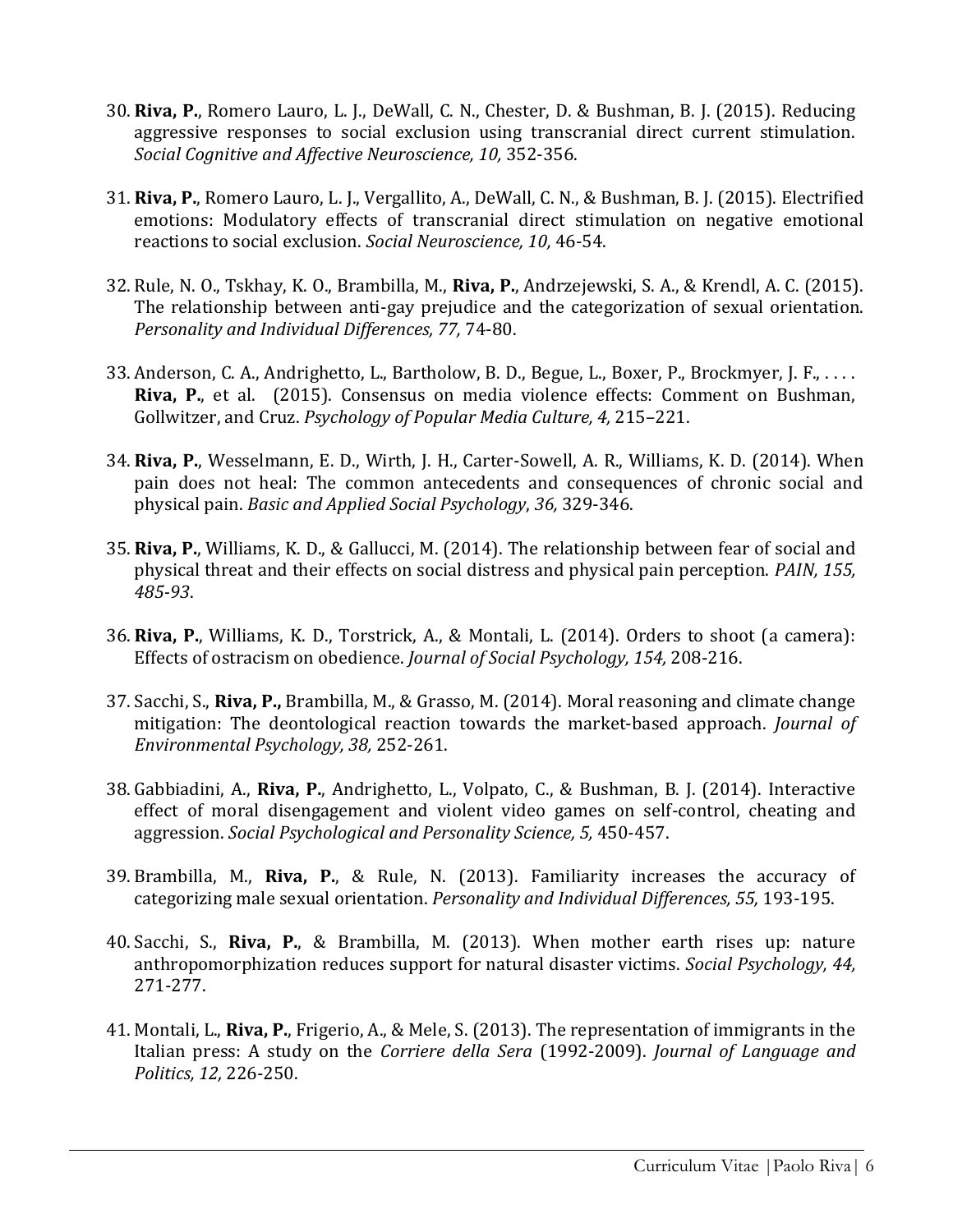- 42. **Riva, P.**, Romero Lauro, L. J., DeWall, C. N., & Bushman, B. J. (2012). Buffer the pain away: Stimulating the right Ventrolateral Prefrontal Cortex reduces pain following social exclusion. *Psychological Science, 23*, 1473-1475.
- 43. **Riva, P**., & Andrighetto, L. (2012). "Everybody feels a broken bone, but only we can feel a broken heart": Group membership influences the perception of targets' suffering. *European Journal of Social Psychology, 42,* 801-806.
- 44. **Riva, P.**, Wirth, J., & Williams, K.D. (2011). The consequences of pain: the social and physical pain overlap on psychological responses. *European Journal of Social Psychology, 41,* 681-687.
- 45. **Riva, P.**, Sacchi, S., Montali, L. & Frigerio, A. (2011). Gender effects in pain detection: Speed and accuracy in decoding female and male pain expressions. *European Journal of Pain, 15,* 985.e1-985.e11.
- 46. **Riva, P.**, Rusconi, P., Montali, L. & Cherubini, P. (2011). The influence of anchoring on pain judgment. *Journal of Pain and Symptom Management, 42,* 265-277.
- 47. Montali, L., Colombo, M., **Riva, P.**, & Cipriani, R. (2011). Conflicting representations of pain: A qualitative analysis of healthcare professionals' discourse. *Pain Medicine, 12,* 1585-1593.
- 48. Montali, L., Frigerio, A., **Riva, P.**, Invernizzi, P. (2011). "It's as if PBC didn't exist": The illness experience of women affected by Primary Biliary Cirrhosis (PBC). *Psychology and Health, 26,* 1429-1445.
- 49. Rusconi, P., **Riva, P.**, Montali, L, Cherubini, P. (2010). Taking into account the observers' uncertainty: A graduated approach to the credibility of the patient's pain evaluation*. Journal of Behavioral Medicine, 33,* 60-71.
- 50. Montali, L., Tanaka, A., **Riva, P.**, Takahashi, H., Cocchi, C., Ueno, Y., ... & Invernizzi, P. (2010). A short version of a HRQoL questionnaire for Italian and Japanese patients with PBC. *Digestive and Liver Disease, 42,* 718-723.
- 51. Montali, L., Colombo, M., & **Riva, P.** (2008). Teorie e pratiche nella gestione del dolore: una ricerca sulle rappresentazioni degli operatori. [Theories and practices in pain management: A research on doctors' representations] *Psicologia della Salute, 1,* 33-56.
- 52. Montali, L., & **Riva, P.** (2007). Rappresentazioni sociali a confronto nel dibattito italiano sulla fecondazione assistita in Italia in occasione del referendum. [Comparing social representations on assisted reproduction of the Italian referendum debate] *Studi Zancan, 2,* 145-164.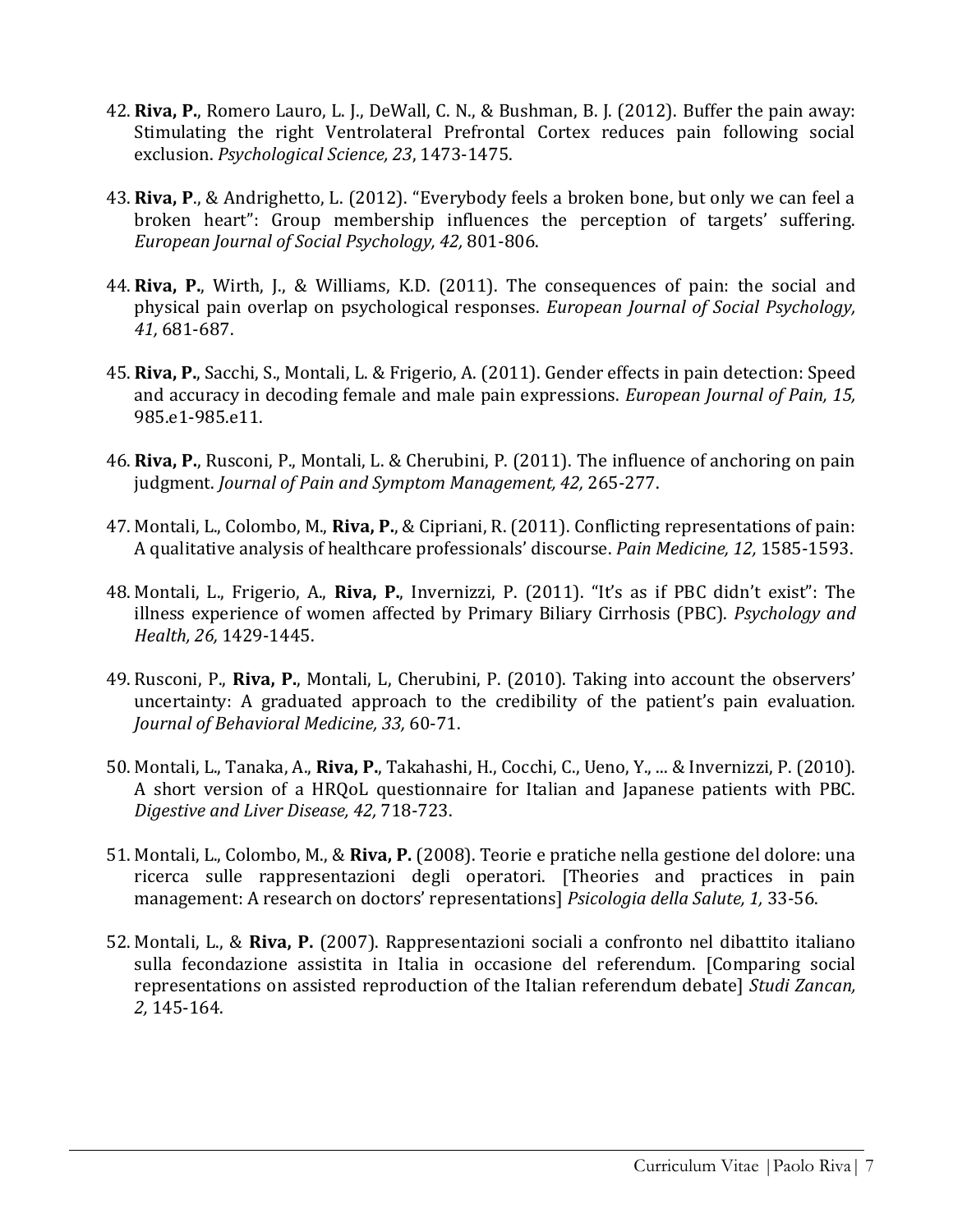### **[Edited Book]**

- 1. Andrighetto, L. & **Riva, P**. (Eds.) (2020). *Psicologia Sociale: Fondamenti teorici ed evidenze empiriche* [Social Psychology: Theoretical foundations and empirical evidence]. Bologna: Il Mulino.
- 2. **Riva, P.**, & Eck, J. (Eds.) (2016). *Social exclusion: Psychological approaches to understanding and reducing its impact*. New York, NY: Springer. <https://tinyurl.com/socialexclusionbook>

### **[Book Chapters]**

- 1. Riva. P. (2020). Appartenenza ed esclusione sociale [Belonging and Social Exclusion]. Bologna: Il Mulino.
- 2. Andrighetto, L. & Riva, P. (2020). Introduzione alla Psicologia Sociale [Introduction to Social Psychology]. Bologna: Il Mulino.
- 3. Timeo, S., **Riva, P**., & Paladino, M. P. (2019). Dealing with social exclusion: An analysis of psychological strategies. In S. C. Rudert, R. Greifeneder, & K. D. Williams (Eds.), *Current directions in ostracism, social exclusion and rejection research*. Oxford, UK: Routledge. (ISBN 978-0-8153-6813-7)
- 4. **Riva, P.**, & Eck, J. (2016). The many faces of social exclusion. In P. Riva, & J. Eck, (Eds.), *Social exclusion: Psychological approaches to understanding and reducing its impact* (pp. ixxv). New York, NY: Springer. (ISBN 978-3-319-33033-4)
- 5. **Riva, P.** (2016). Emotion regulation following social exclusion: Psychological and behavioral strategies. In P. Riva, & J. Eck, (Eds.), *Social exclusion: Psychological approaches to understanding and reducing its impact* (pp. 199-225). New York, NY: Springer.
- 6. Chester, D., & **Riva, P.** (2016). Brain mechanisms involved in regulating responses to social exclusion. In P. Riva, & J. Eck, (Eds.), *Social exclusion: Psychological approaches to understanding and reducing its impact* (pp. 251-273). New York, NY: Springer.
- 7. Eck, J., & **Riva, P.** (2016). Bridging the gap between different psychological approaches to understanding and reducing the impact of social exclusion. In P. Riva, & J. Eck, (Eds.), *Social exclusion: Psychological approaches to understanding and reducing its impact* (pp. 277-289). New York, NY: Springer.
- 8. **Riva, P**., & Rusconi, P. (2012). Il dolore sociale. [Social pain]. In: P. Cherubini (Ed.), *Manuale di psicologia generale.* [Handbook of general psychology] Milano, Italy: Raffaello Cortina Editore.
- 9. Rusconi, P., & **Riva, P.** (2012). La stima del livello di dolore [Pain assessment]. In: P. Cherubini (Ed.), *Manuale di psicologia generale* [Handbook of general psychology]. Milano,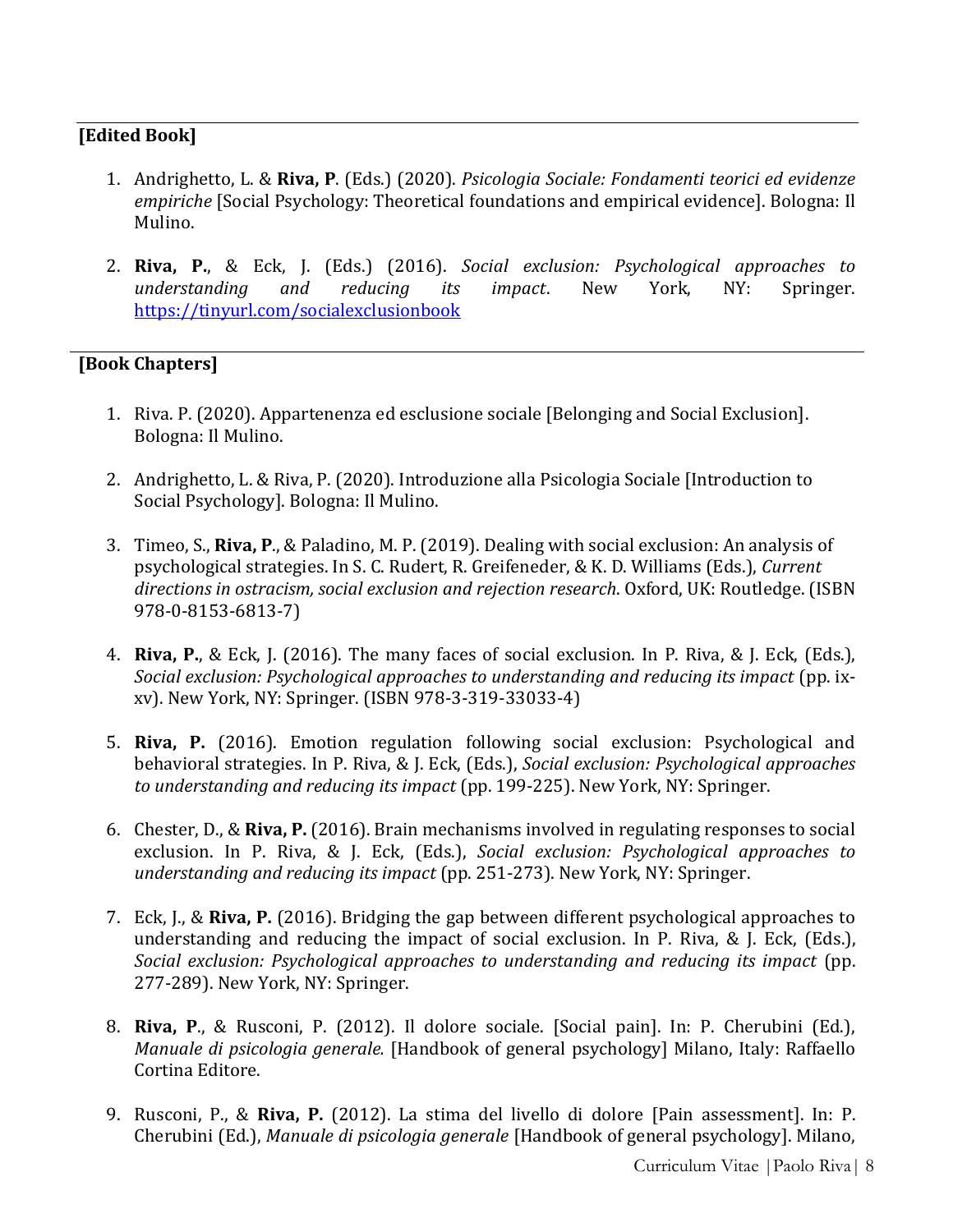Italy: Raffaello Cortina Editore.

- 10. Montali, L., **Riva, P.**, Frigerio, A., Mele, S. (2012). Mass-media, linguaggio e razzismo: una prospettiva teorica e un contributo di ricerca. In: A. Miglietta & S. Gattino (Eds.), *Dietro il pregiudizio. Il contributo della Psicologia Sociale all'analisi di una società multiculturale*. p. 47-60, Liguori.
- 11. **Riva, P.** (2010). La percezione sociale del cambiamento climatico [The social perception of climate change]. In: M. Migliavacca & L. Rigamonti (Eds.), *Cambiamenti climatici - un approccio interdisciplinare per capire un Pianeta in trasformazione.* [Climate changes – an interdisciplinary approach for a changing planet] (pp. 169-214). Bologna: Il Mulino.
- 12. **Riva, P.**, Antonucci, L., Meloni, R., Panait, AM., Martani, C,. Migliavacca, M., Rigamonti, L. (2010). Strategie e azioni future per la mitigazione e l'adattamento [Strategies and future actions for mitigation and adaptation]. In M. Migliavacca & L. Rigamonti (Eds.), *Cambiamenti climatici - un approccio interdisciplinare per capire un Pianeta in trasformazione* [Climate changes – an interdisciplinary approach for a changing planet]. (pp. 265-292). Bologna: Il Mulino.
- 13. **Riva, P.**, & Montali, L. (2009). Cattolici e laici a confronto sulla fecondazione assistita: un'analisi psicoretorica di tre focus group con gruppi militanti [A comparison of Catholic and Lay perspectives on assisted reproduction: a psycho-rhetorical analysis of three focus groups with militant groups]. In G. Rossi & M. Aletti (Eds.), *Psicologia della religione e teoria dell'attaccamento* [Psychology of religion and attachment theory] (pp. 203-214). Roma: Aracne.
- 14. **Riva, P.**, Colombo, M. & Montali, L. (2008). Action research 1947-2007: un'analisi della letteratura [Action research 1947-2007: An analysis of literature]. In Colucci, F.P., Colombo, M. & Montali, L., (eds.) *La ricerca intervento: Prospettive e ambiti* [Action research: Perspectives and fields]. Bologna: Il Mulino, pp. 259-270.

#### **MISCELLANEA**

- 1. **Riva**, **P**., & Mazzoni, D. (2019). Il volto sociale della psiche: Connessioni sociali per il benessere della persona [The social face of the psyche: Social connections for individual well-being]. In D. Lazzari (a cura di), *La psiche tra salute e malattia. Evidenze ed epidemiologia* (pp. 275-297). Edra.
- 2. Pancani, L., & **Riva, P**. (2019). Connessioni sociali nell'Era digitale [Social connections in the digital age]. *In-Mind Italia, 17*, [https://it.in-mind.org/article/connessioni-sociali](https://it.in-mind.org/article/connessioni-sociali-nellera-digitale)[nellera-digitale](https://it.in-mind.org/article/connessioni-sociali-nellera-digitale)
- 3. **Riva, P**. (2016). L'esclusione sociale sul lavoro [Social exclusion at work]. *Direzione del Personale,* 4, *179*.
- 4. **Riva, P**. (2008). Climate of opinion. Come studiamo la percezione dei cambiamenti climatici. [Climate of opinion. How we study the perception of climate change] Equilibri, XII, n. 2, pp. 263-270.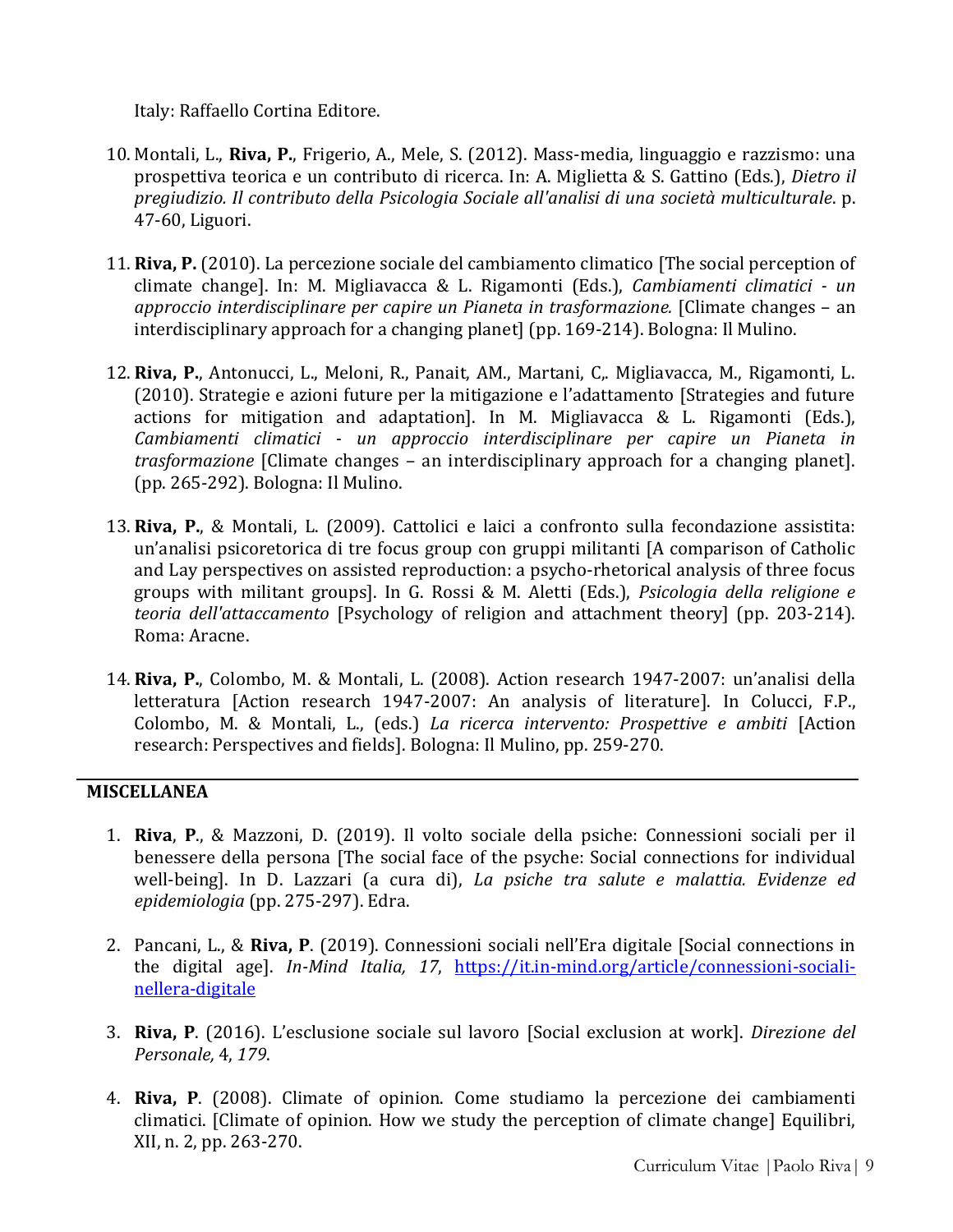#### **SYMPOSIA CHAIRED**

- 1. **Riva, P**. (2019). *Social psychology facing the challenges of migrations*. This symposium was presented at the XVI National Meeting of the Italian Association of Psychology - Social Psychology Section. Roma, Italy, September 12-14, 2019.
- 2. **Riva, P**. (2017). *Facing threats of social exclusion: How to cope with ostracism and rejection*. This symposium was presented at the 18th General Meeting of the European Association of Social Psychology (EASP). Granada, Spain, July 5-8, 2017.
- 3. Panasiti, M. S. & **Riva, P.** (co-chairs) (2016). *Hurting and being hurt: The neural correlates of judging, performing and being subjected to immoral actions*. This symposium was selected to be part of the upcoming XXIV Congresso Nazionale della Società Italiana di Psicofisiologia (SIPF) that was held in Milan, Italy, October 27-29, 2016.
- 4. Eck, J., & **Riva, P.** (co-chairs) (2014). *Current research on ostracism and social exclusion*. This symposium was presented at the 17th General Meeting of the European Association of Social Psychology (EASP). Amsterdam, The Netherlands, July 9-12, 2014.
- 5. Paolini, D., **Riva, P.**, & Zamperini, A. (co-chairs) (2013). *Ostracism and social exclusion*. This symposium was presented at the XII National Meeting of the Italian Association of Psychology - Social Psychology Section. Padua, Italy, September 25-28, 2013.

# **INVITED TALKS**

- 1. **Riva, P.** (2019). *Social connections in the digital Era*. Invited talk given at the University of Italian Switzerland (USI), Lugano (Swizerland), November 23, 2019.
- 2. **Riva, P**. (2019). *The evaluation process of the Marie Sklodowska-Curie Individual Fellowships*. Pre-conference Workshop (speaker) – XVI National Meeting of the Italian Association of Psychology - Social Psychology Section. Roma, Italy, September 12-14, 2019.
- 3. **Riva, P.** (2019). *Brain mechanisms to regulate reactions to social exclusion*. Invited talk given at: "The cognitive neuroscience of action control and cooperation – A symposium in honor of Uta Frith and Chris Frith" organized by the University of Milano-Bicocca in Milan (Italy), June 17, 2019.
- 4. **Riva, P**. (2019). *Social connections in the digital Era*. Invited talk given at: IBIS Innovative technologies for well-being and school inclusion, Milan (Italy), June 14, 2019.
- 5. **Riva, P.** (2019). *New technologies and social media: Critical issues and hidden opportunities*. Invited talk given at: "Technologies and Social Media. Life models and processes integration: teaching, education, rehabilitation", Milan (Italy), May 16, 2019.
- 6. **Riva, P.** (2019). *Social connections in the digital Era*. Invited talk given at: Digital technology and well-being: Research perspectives, Milan (Italy), March 15, 2019.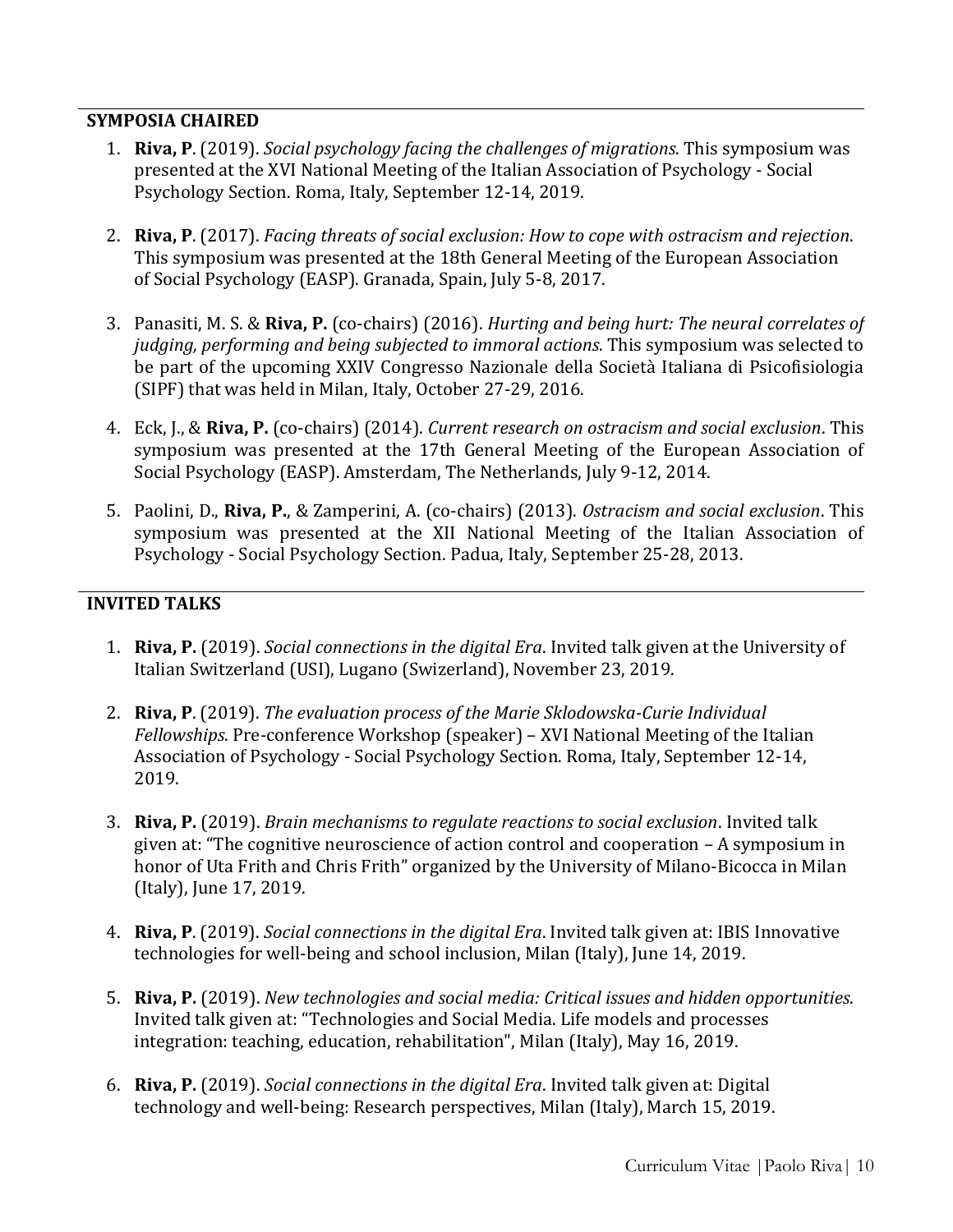- 7. **Riva, P.** (2018). *The contribution of social neurosciences to the study of social isolation*. Invited talk given at: "Health and well-being between individuals and their relationships" organized by the Ordine Psicologi Umbria and the Italian Association of Psychology in Terni (Italy), October 5, 2018.
- 8. **Riva, P.** (2018). Departmental Colloquium given at the University of Miami (USA), Department of Educational & Psychological Studies September 12, 2018.
- 9. **Riva, P.** (2018). Departmental Colloquium given at Sapienza University of Rome (Italy), Department of Psychology, February 13, 2018.
- 10. **Riva, P.** (2017). Departmental Colloquium given at the University of Basel (Switzerland), Department of Psychology, November 16, 2017.
- 11. **Riva, P.** (2017). *Reducing the impact of social exclusion.* Invited talk given at the Small Group Meeting on Ostracism, Social Exclusion, and Rejection. Lake Lucerne, Switzerland, June 29 - July 2, 2017.
- 12. **Riva, P.** (2017). Departmental Colloquium given at The Ohio State University (US), Department of Psychology, January 27, 2017.
- 13. **Riva, P.** (2017). Departmental Colloquium given at The Ohio State University at Newark (US), Department of Psychology, January 26, 2017.
- 14. **Riva, P.** (2017). Departmental Colloquium given at The Ohio State University (US), School of Communication, January 25, 2017.
- 15. **Riva, P.** (2016). Departmental Colloquium given at the University of Surrey (UK), Department of Psychology, April 18, 2016.
- 16. **Riva, P**. (2012). *Buffer the pain away: Stimulating the rVLPFC decreases feelings of social disconnection*. Invited talk given at the Workshop on Ostracism, Exclusion, and Rejection, Leiden University, The Netherlands, May 21-25, 2012.
- 17. **Riva, P.** (2011). *Pain evaluation: Cognitive biases and gender influences*. Invited talk given at the conference "OPIOIDS 2012", Roma, September 1-2, 2011.

#### **CONFERENCE PRESENTATIONS**

- 1. **Riva, P.**, Pancani, L., Mazzoni, D., Marinucci, M. & Aureli, N. (2019). *Migration status and social exclusion: An analysis of sociometric profiles of natives, migrants, and children of migrants adolescents.* Talk given at the XVI National Meeting of the Italian Association of Psychology - Social Psychology Section. Roma, Italy, September 12-14, 2019.
- 2. Pancani, L., Gerosa, G., Gui, M., Pancucci, A., Aureli, N., De Rosa, M., & **Riva, P.** (2019). *Phubbing, ghosting and orbiting: How digital technologies change social relationships*. Talk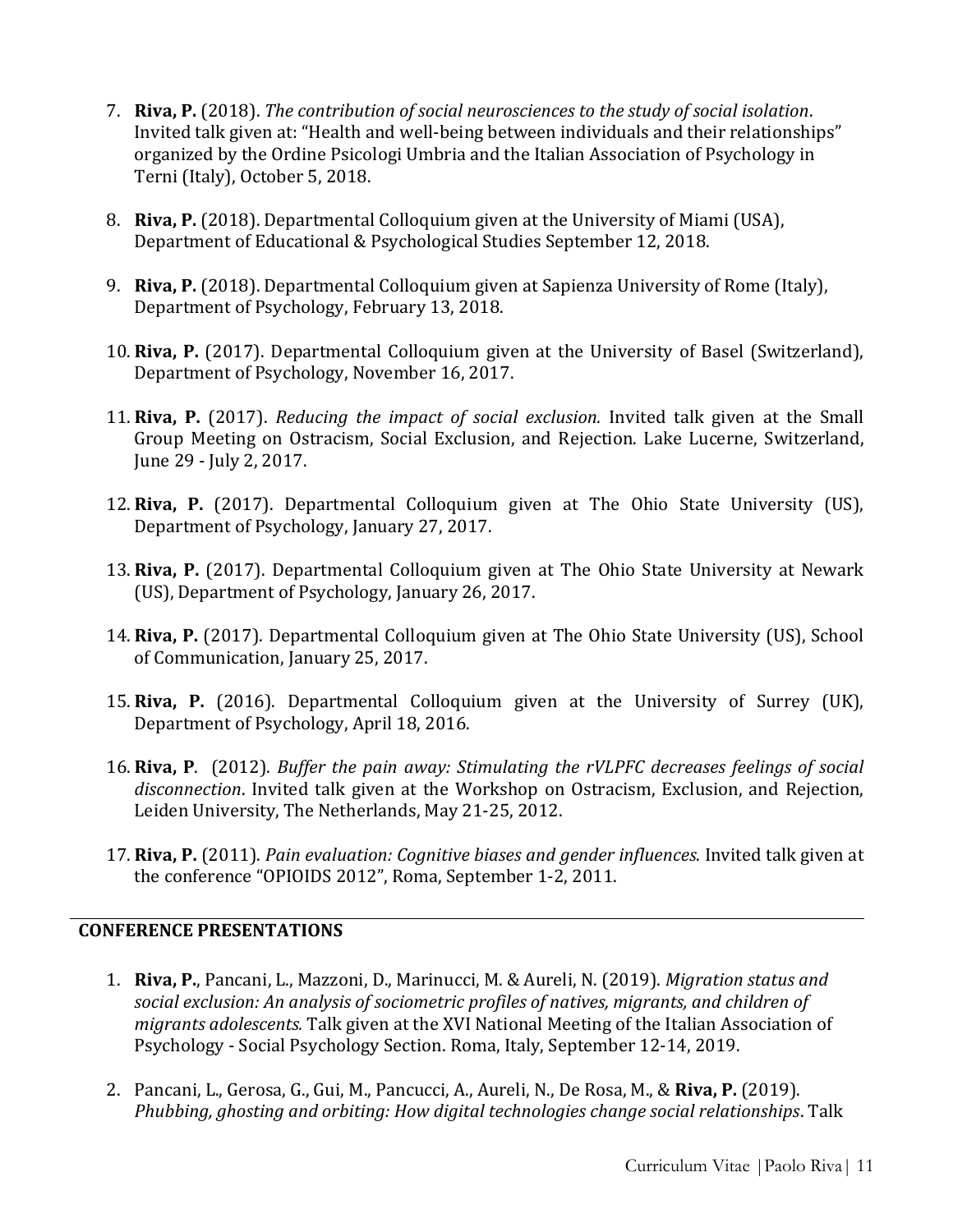given at the XVI National Meeting of the Italian Association of Psychology - Social Psychology Section. Roma, Italy, September 12-14, 2019.

- 3. Marinucci, M., Pancani, L., **Riva, P**., & Mazzoni, D. (2019). *The role of smartphone in the migration process: Achieving belonging via information and communication technologies*. Talk given at The Migration Conference 2019. 18-20 June 2019, Bari, Italy.
- 4. Aureli, N., Pancani, L., Marinucci, M., **Riva, P.** (2019). *The role of the number of books at home on adolescents' tolerance in intergroup relations as a function of their sociometric status*. Poster presented at the European Association of Social Psychology (EASP) meeting on Intergroup Communication. 26-28 June 2019, Bologna, Italy.
- 5. **Riva, P**., Tupper, I., Pancani, L., Mazzoni, D., Marinucci, M., & Aureli, N. (2019). *Poverty and social exclusion: An analysis of secondary data on adolescents in Europe*. Talk given at the Workshop: Experiencing and fighting economic inequality: The contribution of social psychology and cognition, Caserta, Italy, June 6-7, 2019.
- 6. Marinucci, M., & **Riva, P.** (2019). *How intergroup social connections shape immigrants' psychological responses to social exclusion*. Talk given at the SASP-SPSSI group meeting on Intergroup Contact. 29 April – 1 May 2019, Newcastle, Australia.
- 7. Marinucci, M., & **Riva, P**. (2019). *How intergroup social connections shape immigrants' psychological responses to social exclusion*. Talk given at the Society of Australasian Social Psychologists Conference (SASP). 25-27 April 2019, Sydney, Australia.
- 8. Gallucci, A., **Riva, P.**, Romero Lauro, L. J. & Bushman, B. J. (2018). *Stimulating the ventrolateral prefrontal cortex (vLPFC) to modulate the frustration-aggression link: a tDCS study*. Transcranial Brain Stimulation in Cognitive Neuroscience Workshop, Rovereto, Italy, December 2018.
- 9. Marinucci, M., & **Riva, P**. (2018). *Fattori di rischio e protezione dall'esclusione sociale cronica nei richiedenti asilo* [Risk and protective factors from chronic social exclusion in asylum seekers]. Talk given at the XV National Meeting of the Italian Association of Psychology - Social Psychology Section, Bari, Italy, September 19-22, 2018.
- 10. Pancani, L., Preti, E., & **Riva, P**. (2018). *Fattori psicosociali implicati nell'utilizzo dello smartphone* [Psychosocial factors involved in smartphone usage]. Talk given at the XV National Meeting of the Italian Association of Psychology - Social Psychology Section, Bari, Italy, September 19-22, 2018.
- 11. Timeo, S., **Riva, P.**, & Paladino, M. P. (2018). *[Social bonds as a strategy to cope with social](https://www.researchgate.net/publication/328216717_Timeo_S_Riva_P_Paladino_M_P_Social_bonds_as_a_strategy_to_cope_with_social_media_exclusion_a_study_on_preadolescents_Conference_of_the_Italian_Psychology_Association_AIP_Bari_IT?_iepl%5BviewId%5D=G1TfclILTTAChPx8gMWwfP3x&_iepl%5BsingleItemViewId%5D=HewlrsNKqLjUVoWKhUaAa6Cv&_iepl%5BpositionInFeed%5D=7&_iepl%5BhomeFeedVariantCode%5D=clst&_iepl%5BactivityId%5D=1026839120322574&_iepl%5BactivityType%5D=person_produce_publication_project&_iepl%5BactivityTimestamp%5D=1539258724&_iepl%5Bcontexts%5D%5B0%5D=homeFeed&_iepl%5BtargetEntityId%5D=PB%3A328216717&_iepl%5BinteractionType%5D=publicationTitle)  media exclusion: A study on preadolescents*. Talk given [at the XV National Meeting of the Italian](https://www.researchgate.net/publication/328216717_Timeo_S_Riva_P_Paladino_M_P_Social_bonds_as_a_strategy_to_cope_with_social_media_exclusion_a_study_on_preadolescents_Conference_of_the_Italian_Psychology_Association_AIP_Bari_IT?_iepl%5BviewId%5D=G1TfclILTTAChPx8gMWwfP3x&_iepl%5BsingleItemViewId%5D=HewlrsNKqLjUVoWKhUaAa6Cv&_iepl%5BpositionInFeed%5D=7&_iepl%5BhomeFeedVariantCode%5D=clst&_iepl%5BactivityId%5D=1026839120322574&_iepl%5BactivityType%5D=person_produce_publication_project&_iepl%5BactivityTimestamp%5D=1539258724&_iepl%5Bcontexts%5D%5B0%5D=homeFeed&_iepl%5BtargetEntityId%5D=PB%3A328216717&_iepl%5BinteractionType%5D=publicationTitle)  Association of Psychology - [Social Psychology Section, Bari, Italy, September 19-22, 2018.](https://www.researchgate.net/publication/328216717_Timeo_S_Riva_P_Paladino_M_P_Social_bonds_as_a_strategy_to_cope_with_social_media_exclusion_a_study_on_preadolescents_Conference_of_the_Italian_Psychology_Association_AIP_Bari_IT?_iepl%5BviewId%5D=G1TfclILTTAChPx8gMWwfP3x&_iepl%5BsingleItemViewId%5D=HewlrsNKqLjUVoWKhUaAa6Cv&_iepl%5BpositionInFeed%5D=7&_iepl%5BhomeFeedVariantCode%5D=clst&_iepl%5BactivityId%5D=1026839120322574&_iepl%5BactivityType%5D=person_produce_publication_project&_iepl%5BactivityTimestamp%5D=1539258724&_iepl%5Bcontexts%5D%5B0%5D=homeFeed&_iepl%5BtargetEntityId%5D=PB%3A328216717&_iepl%5BinteractionType%5D=publicationTitle)
- 12. Gabbiadini A., & **Riva, P.** (2018). *Social exclusion predicts aggressive inclinations following violent video game playing*. Talk given at the International Society for Research on Aggression (ISRA) 2018 World Meeting. Paris, France, July 10-14, 2018.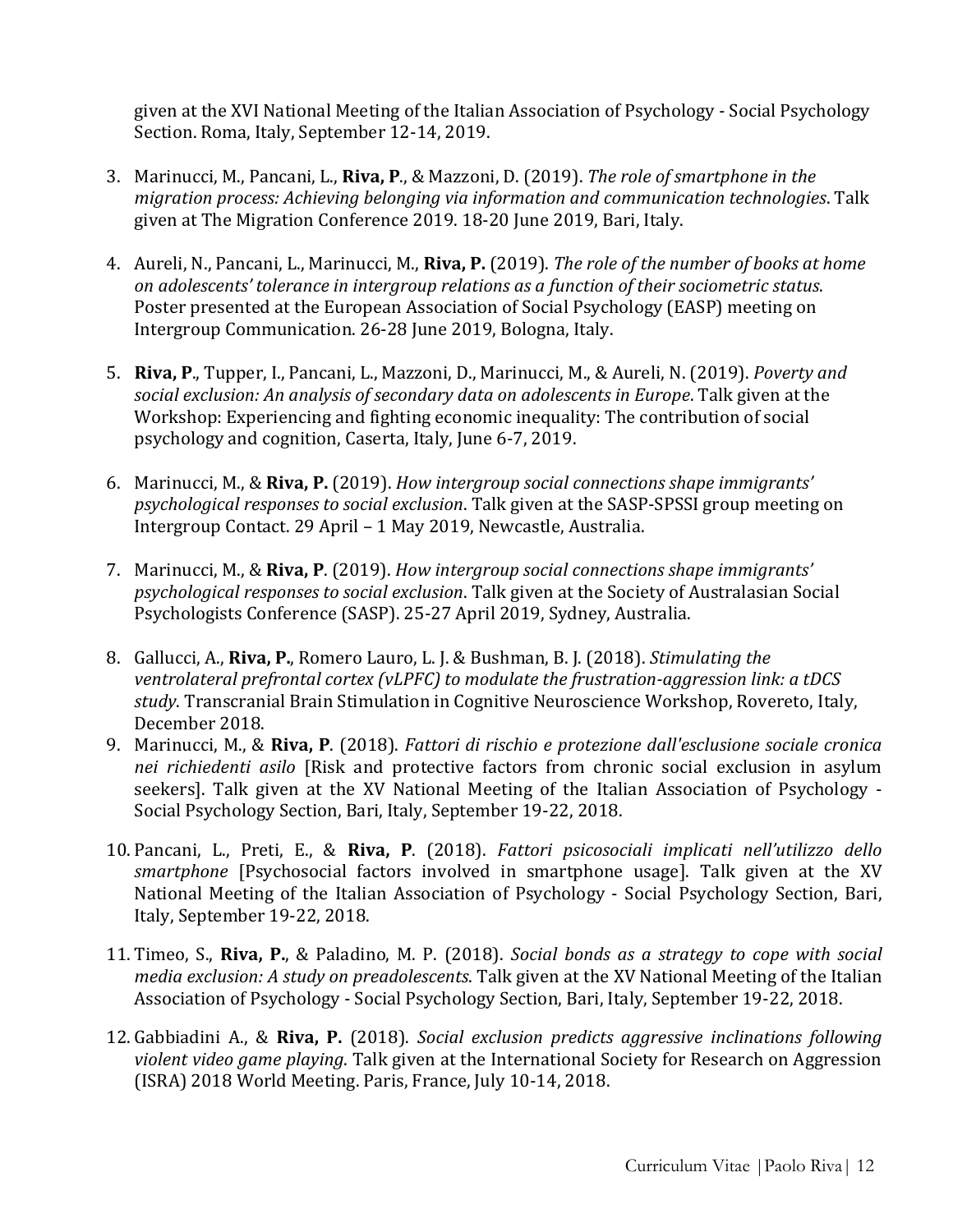- 13. Vergallito, A., **Riva, P.**, Pisoni, A., Romero Lauro, L.J. (2018). *Reducing negative emotions through anodal tDCS over the right ventrolateral cortex*. Talk given at the Joint Congress of the SEPEX, SEPNECA and AIP experimental, Madrid, Spain, July 3- 6 2018.
- 14. Gabbiadini, A. & **Riva, P.** (2017). *Social exclusion boosts the negative effects of violent video games exposure on aggression*. This poster was presented at the 18th General Meeting of the European Association of Social Psychology (EASP). Granada, Spain, July 5-8, 2017.
- 15. **Riva, P.**, Sacchi, S., & Brambilla, M. (2017). *Humanizing machines: Anthropomorphization of slot machines increases gambling*. Talk given at the Psychology of Technology Pre-conference held during the 18th Annual Meeting of the Society for Personality and Social Psychology (SPSP). San Antonio, USA, January 19-21, 2017.
- 16. **Riva, P.** (2017). *Chronic social exclusion: Examining the impact of long-term experiences of threats to social belonging*. This talk was part of the symposium: Ostracism and social exclusion: Advances in theory and methods. Talk was given at the 18th Annual Meeting of the Society for Personality and Social Psychology (SPSP). San Antonio, USA, January 19-21, 2017.
- 17. Romero Lauro, L. J., **Riva, P.**, Peroni, F., Facchin, A., Beschin, N., & Vallar, G. (2016). *Social pain and brain right damage in stroke patients*. Talk given at the V Congresso della Società Italiana di Neuropsicologia (SINP). Milano, Italy, December 2-3, 2016.
- 18. **Riva, P.** (2016). *Brain mechanisms to regulate reactions to social exclusion.* The talk was part of the symposium: Hurting and being hurt: The neural correlates of judging, performing and being subjected to immoral actions. Talk given at the XXIV Congresso Nazionale della Società Italiana di Psicofisiologia (SIPF) - Brains in Action. Dalle Neuroscienze di Base ai Sistemi Sociali Complessi. Milano, Italy, October 27-29, 2016.
- 19. Romero Lauro, L. J., **Riva, P.**, Vergallito, A. (2016). *Negative emotions modulation by means of anodal transcranial direct current stimulation over right ventrolateral prefrontal cortex.* Talk given at the XXIV Congresso Nazionale della Società Italiana di Psicofisiologia (SIPF) - Brains in Action. Dalle Neuroscienze di Base ai Sistemi Sociali Complessi. Milano, Italy, October 27- 29, 2016.
- 20. **Riva, P.** (2016). *L'esclusione sociale incrementa il gioco d'azzardo alle slot machine* [Social exclusion increases slot machines gambling]. Talk given at the XIV National Meeting of the Italian Association of Psychology - Social Psychology Section, Napoli, September 22-24, 2016.
- 21. Venturini, E., **Riva, P.**, Serpetti, F., Pallavicini, F., Mantovani, F., & Parson, T. D. (2016). *A comparison of 3D versus 2D virtual environments on the feelings of social exclusion, inclusion, and over-inclusion*. Talk given at the 21st CyberPsychology, CyberTherapy and Social Networking Conference (CYPSY21). Dublin, Ireland, June 27-29, 2016.
- 22. **Riva, P.**, Manfrinati, A., Sacchi, S., & Romero Lauro, L. J. (2015). *Modulatory effects of transcranial direct stimulation on utilitarian responses to moral dilemmas.* The talk was part of the symposium: Modulating the social brain via transcranial Direct Current Stimulation (tDCS). Talk given at the 9th Conference of the European Society for Cognitive Psychology (ESCOP). Paphos, Cyprus, September 17-20, 2015.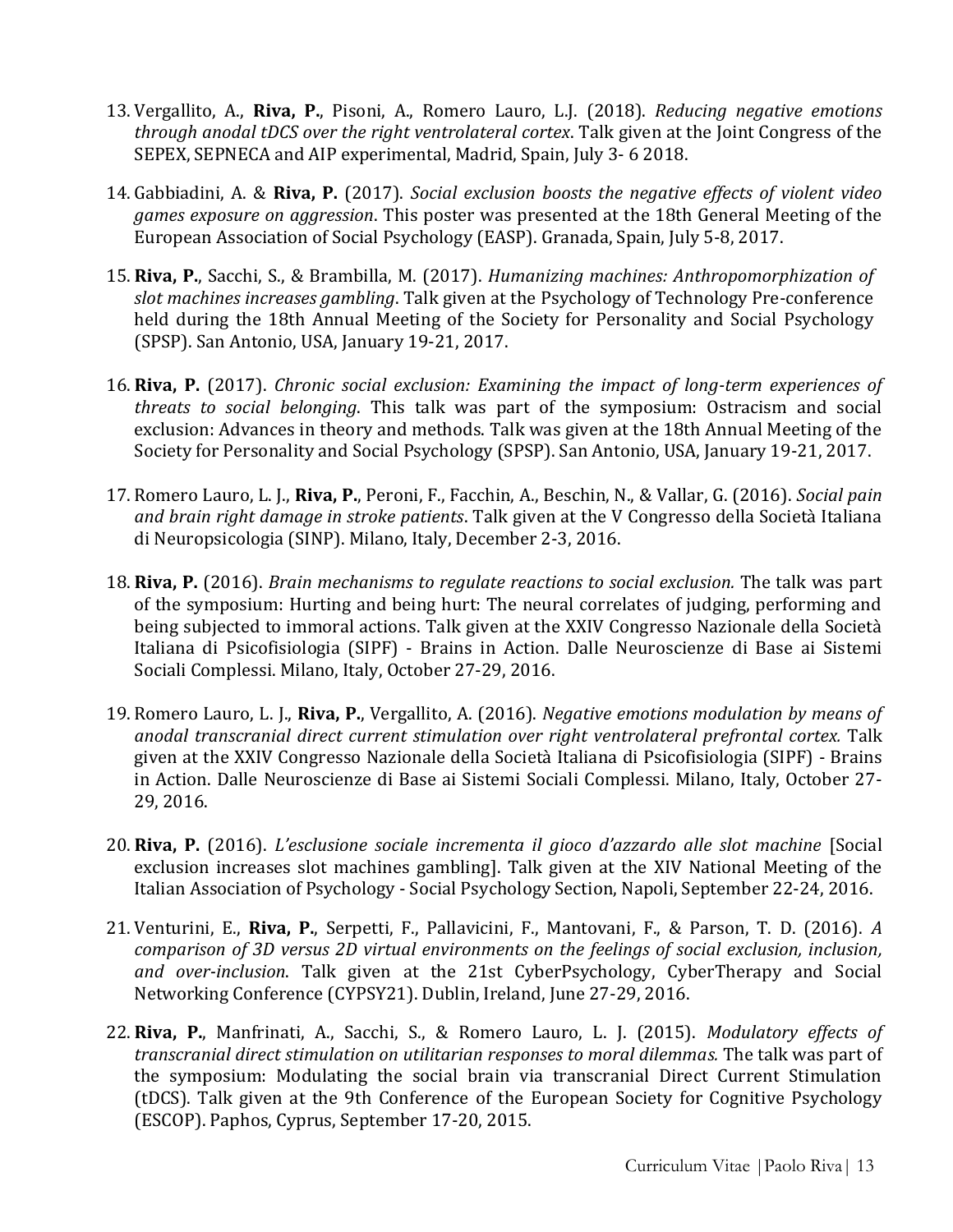- 23. Brambilla, M., & **Riva, P.** (2015). *Moral status influences judgments of social suffering*. Talk given at the European Association of Social Psychology Medium Size Meeting – Moral Judgment and Behavior. Sopot, Poland, June 26-28, 2015.
- 24. **Riva, P.**, Montali, L., Wirth, J. H., Curioni, S., & Williams, D. K. (2015). *Chronic social exclusion and evidence for the resignation stage: An empirical investigation*. Poster presented at the Aegina Interdisciplinary Summer School on "The social self: How social interactions shape body and self-representations." Hotel Apollo, Aegina, Greece, June 21-27, 2015.
- 25. De Panfilis, C., **Riva, P.**, Preti, E., Cabrino, C., & Marchesi, C. (2014). *Perceived rejection and unrealistic expectations of social inclusion in Borderline Personality Disorder*. Talk given at the 3rd ESSPD Conference on Borderline Personality Disorder and Allied Disorders. Rome, Italy, October 16-18, 2014.
- 26. **Riva, P.**, Romero Lauro, L. J., Vergallito, A., DeWall, C.N., & Bushman, B.J. (2014). *Electrified emotions: Modulatory effects of transcranial direct stimulation on negative emotional reactions to social exclusion*. Talk given at the Brain & Emotion Pre-Conference to the 17th General Meeting of the European Association of Social Psychology (EASP). Amsterdam, the Netherlands, July 9-12, 2014.
- 27. **Riva, P.**, Romero Lauro, L. J., DeWall, C. N., Chester, D. & Bushman, B. J. (2014). *Reducing aggressive responses to social exclusion using transcranial direct current stimulation (tDCS)*. Poster presented at the 17th General Meeting of the European Association of Social Psychology (EASP). Amsterdam, the Netherlands, July 9-12, 2014.
- 28. Andrighetto, L., **Riva, P.**, & Volpato, C. (2014). *Excluded from all humanity: Animal metaphors exacerbate the psychological consequences of social exclusion*. Poster presented at the 17th General Meeting of the European Association of Social Psychology (EASP). Amsterdam, the Netherlands, July 9-12, 2014.
- 29. Gabbiadini, A., **Riva, P.**, Andrighetto, L., Volpato, C., & Bushman, B. J. (2014). *Adolescent immoral behaviors as a function of moral disengagement and violent gameplay*. Poster presented at the 17th General Meeting of the European Association of Social Psychology (EASP). Amsterdam, the Netherlands, July 9-12, 2014.
- 30. **Riva, P.**, Romero Lauro, L. J., Vergallito, A., DeWall, C.N., Chester, D. & Bushman, B.J. (2014). *Modulating responses to social exclusion using transcranial direct-current stimulation: the role of the right Ventrolateral Prefrontal Cortex*. Poster presented at the Inauguration Day of the Milan Center for Neuroscience. Milan, Italy, July 3, 2014.
- 31. Sacchi, S., & **Riva, P.** (2014). *Percezione e ragionamento: La psicologia del cambiamento climatico*. Talk given at the Inauguration Day of the Milan Center on Climate Change. Milan, April 7-11, 2014.
- 32. **Riva, P.**, & Sacchi, S. (2014). *Comunicazione e percezione sociale del cambiamento climatico*. Poster presented at the Inauguration Day of the Milan Center on Climate Change. Milan, April 7-11, 2014.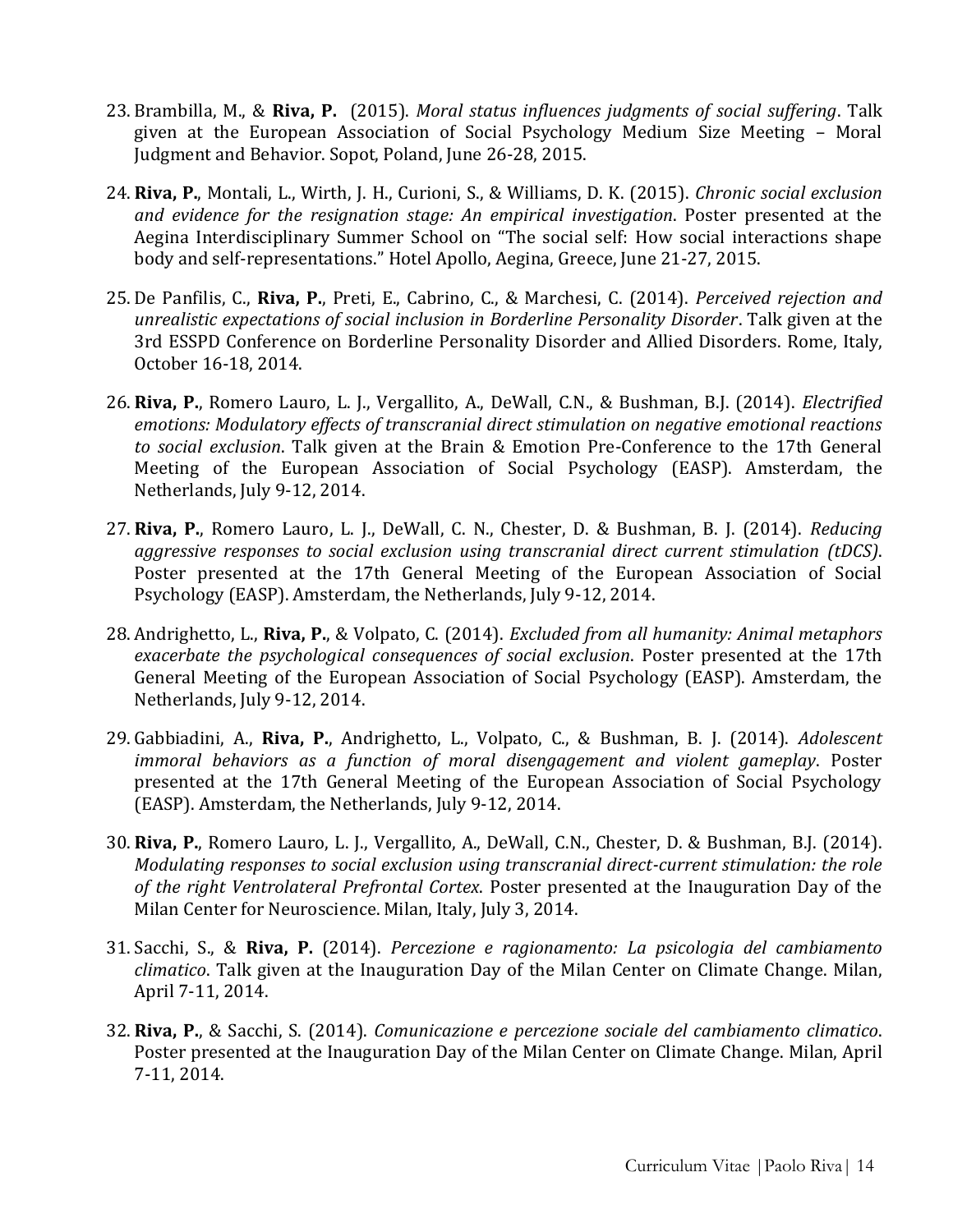- 33. Sacchi, S., **Riva, P.**, Brambilla, M. & Grasso, M. (2014). *Ragionamento morale sul cambiamento climatico: Deontologia e consequanzialismo*. Poster presented at the Inauguration Day of the Milan Center on Climate Change. Milan, April 7-11, 2014.
- 34. **Riva, P.**, Sacchi, S., & Brambilla, M. (2014). *Perceiving a mind at the slot: Anthropomorphization of slot machines increases gambling behavior*. Poster presented at the 15th Annual Meeting of the Society for Personality and Social Psychology (SPSP). Austin, USA, February 13-15, 2014.
- 35. Sacchi, S., **Riva, P.**, & Brambilla, M. (2014). *Anthropomorphization of nature affects willingness to help victims of natural disasters*. Poster presented at the 15th Annual Meeting of the Society for Personality and Social Psychology (SPSP). Austin, USA, February 13-15, 2014.
- 36. **Riva, P.**, Romero Lauro, L. J., DeWall, C. N., Chester, D. & Bushman, B. J. (2013). *Effects of transcranial Direct-Current Stimulation (tDCS) over the right Ventrolateral Prefrontal Cortex (rVLPFC) on aggressive responses following social exclusion*. Poster presented at the "Noninvasive electrical stimulation (tDCS, tACS, tRNS): Basic and applied research" Workshop. Brescia, 30 September 2013.
- 37. **Riva, P.** (2013). *Reducing the negative impacts of ostracism and social exclusion: Psychological and neuromodulatory evidence*. Talk given at the XII National Meeting of the Italian Association of Psychology - Social Psychology Section, Padua, September 25-28, 2013.
- 38. **Riva, P.** (2013). *Neural regulation of social bias: Stimulating the dlPFC to modulate implicit prejudice*. Talk given at the SCoNe Mini-Symposium, SISSA International Summer School in Social Cognitive Neuroscience (SCoNe). Trieste, 15-28, July 2013.
- 39. Sacchi, S., **Riva, P.**, Brambilla M., & Grasso, M. (2013). *Moral reasoning and climate change mitigation: The deontological reaction towards an apparent taboo trade-off*. Talk given at the 36th annual meeting of the International Society of Political Psychology, Herzliya (Israel), July 8-11, 2013.
- 40. **Riva, P.**, Montali, L. & Williams, D.K. (2012). *Quando l'esclusione permane: La sovrapposizione degli effetti psicologici tra il dolore sociale cronico e il dolore fisico* [The overlap between social and physical chronic pain]. Talk given at the XI National Meeting of the Italian Association of Psychology - Social Psychology Section, Chieti, September 20-23, 2012.
- 41. Sacchi, S., **Riva, P**., & Brambilla, M. (2012). *"Quando madre natura si ribella": Antropomorfizzazione della natura e aiuto alle vittime di disastri naturali* [When mother earth rises up: Nature anthropomorphization and support for natural disaster victims]. Talk given at the XI National Meeting of the Italian Association of Psychology - Social Psychology Section, Chieti, Italy, September 20-23, 2012.
- 42. Montali, L., Colombo, M., & **Riva, P.** (2012). *Conflicting representations of pain: A qualitative analysis of health care professionals' discourse*. Poster presented at the Qualitative workshop for community-minded psychologists, Naples, Italy, March 1-2, 2012.
- 43. **Riva, P.**, Wirth, J. H., Wesselmann, E., Carter-Sowell, A. R., & Williams K. D. (2011). *Antecedents and consequences of social and physical pain*. Talk given at the 16th General Meeting of the European Association of Social Psychology (EASP). Stockholm, Sweden, July 12-16, 2011.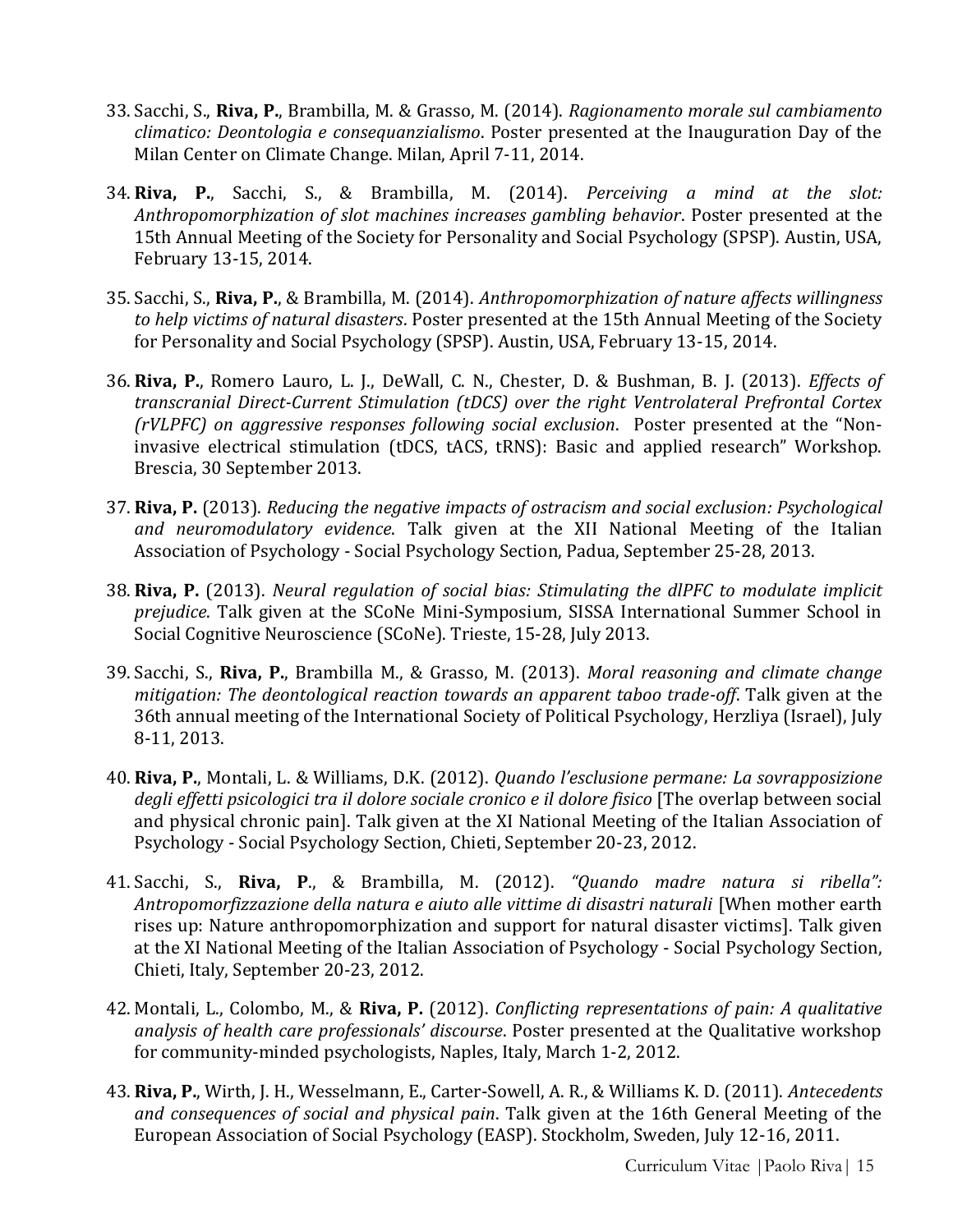- 44. Sacchi, S., **Riva, P.**, Brambilla, M., & Grasso, M. (2011). *Ethical constraints on climate change mitigation: Consequentialism, moral outrage and responsibility*. Talk given at the 13th Workshop on Intergroup Processes, Jena, Germany, July 1-5, 2011.
- 45. Wirth, J. H., **Riva, P.**, & Williams, K. D. (2011). *The overlapping effects of social and physical pain on basic human needs*. Talk given at the 12th Annual Meeting of the Society for Personality and Social Psychology (SPSP). San Antonio, USA, January 27-29, 2011.
- 46. **Riva, P.**, & Williams, K. D. (2010). *When pain does not heal: The effects of persistent social and physical suffering on self and identity*. Talk given at the International Association for Relationship Research (IARR) Conference, Herzliya, Israel, July 22-26, 2010.
- 47. **Riva, P.**, & Williams, K. D. (2010). *The role of fear of social pain in the experience of ostracism*. Talk given at the International Association for Relationship Research (IARR) Conference, Herzliya, Israel, July 22-26, 2010.
- *48.* **Riva, P.**, Wirth, J. H., & Williams, K. D. (2010, May). *The social impact of suffering: Physical pain thwarts social needs*. Talk given at the Annual Meeting of the Midwestern Psychological Association, Chicago, USA, April 28-30, 2010.
- 49. **Riva, P.**, Carter-Sowell, R.A., Williams, K. D. (2010). *Development and validation of the fear of social pain questionnaire (FOSP)*. Talk given at the Annual Meeting of the Midwestern Psychological Association, Chicago, USA, April 28-30, 2010.
- 50. **Riva, P.**, & Williams, K. D. (2010). *Dolore sociale e dolore fisico: Un'analisi comparata degli antecedenti e dei conseguenti*. [Social and physical pain: A comparative analysis of their antecedents and consequences]. Talk given at the X National Meeting of the Italian Association of Psychology - Social Psychology Section, Turin, September 14-16, 2010.
- 51. Montali, L., Frigerio, A., **Riva, P.**, Invernizzi, P. (2010). *"Io non faccio la malata": Identità e esperienza di malattia di donne con cirrosi biliare primitiva*. [It's as if PBC didn't exist": The illness experience of women affected by Primary Biliary Cirrhosis]. Talk given at the X National Meeting of the Italian Association of Psychology - Social Psychology Section, Turin, September 14-16, 2010.
- 52. Wesselmann, E., Carter-Sowell, R.A., **Riva, P.**, Wirth J., & Williams K. D. (2010). *When and why aggression fortifies the needs of ostracized individuals*. Talk given at the XIX International Society for Research on Aggression (ISRA) World Conference, Storrs, Connecticut, USA, July 27- 31, 2010.
- 53. **Riva, P.**, Sacchi, S., Frigerio, A., Montali, L. (2010). *You can't read my pain face: How gender affects the decoding of facial expressions of pain*. Poster presented at the 11th Annual Meeting of the Society for Personality and Social Psychology (SPSP). Las Vegas, USA, January 28-30, 2010.
- 54. Rusconi, P., **Riva, P.**, Cherubini, P., Montali, L. (2010). *The role of initial impressions when evaluating credibility in the observers-patients relationship*. Poster presented at the 11th Annual Meeting of the Society for Personality and Social Psychology (SPSP). Las Vegas, USA, January 28-30, 2010.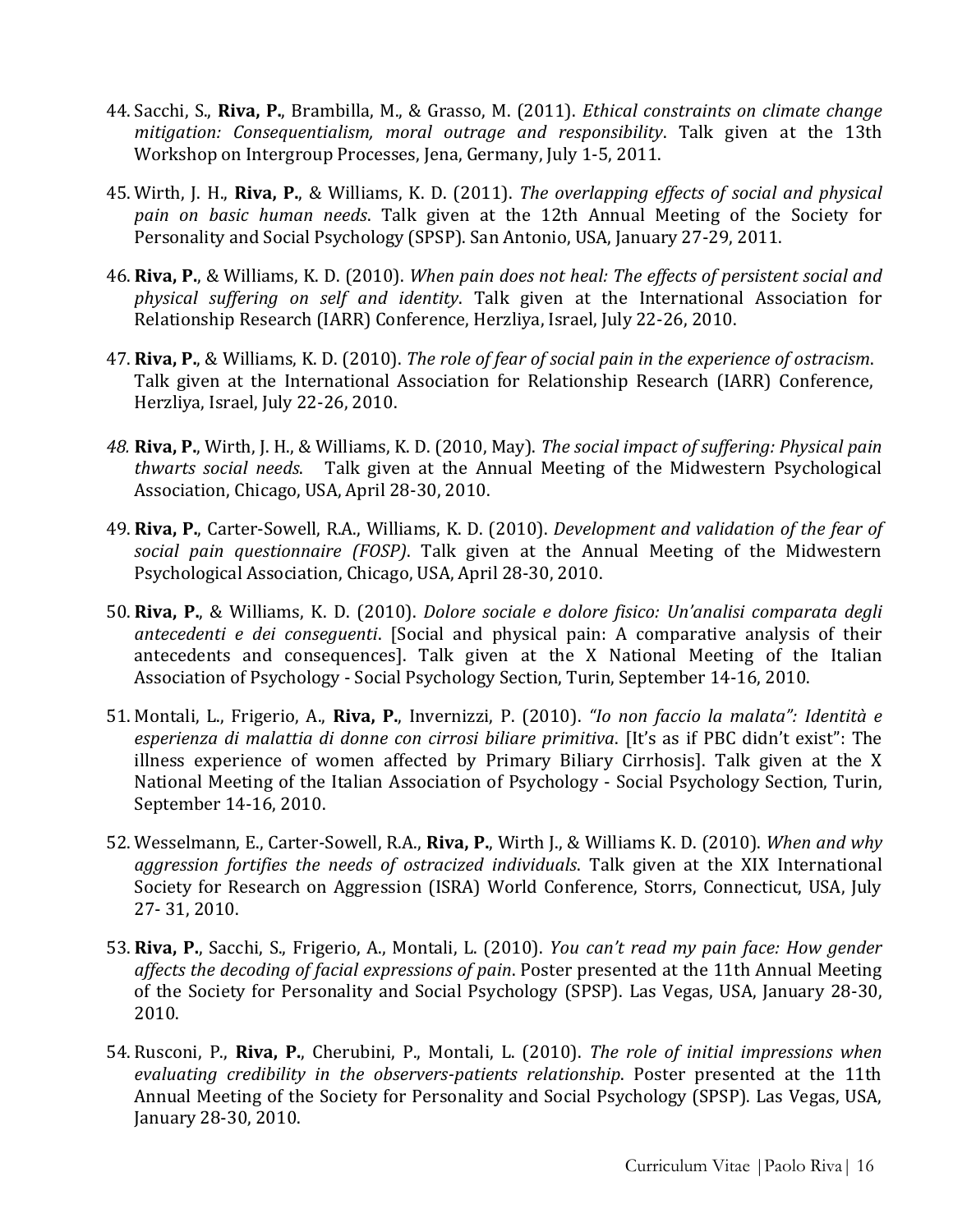- 55. Williams, K. D, Chen, Z. & **Riva, P.** (2009). *The tenacity of social pain*. Talk given at the Society of Experimental Social Psychology conference (SESP). Portland, Maine, USA, October 15-17, 2009.
- 56. Rusconi, P., **Riva, P.**, Cherubini, P., Montali, L. (2009). *A graduate approach to the credibility attribution process*. Poster presented at the sixth Congress of the European Federation of IASP Chapters (EFIC). Lisbon, Portugal, September 9-12, 2009. Published on *European Journal of Pain*, 13(1, Supplement): S223.
- 57. Montali, L., Colombo, M., & **Riva, P.** (2009). *Xenophobia in political and media discourse*. Talk given at the Xenophobia, Prejudice and Interethnic Relations, PRIN International Conference. Department of Psychology, University of Study of Milano-Bicocca. Milan, Italy, April 16-17, 2009.
- 58. Frigerio, A., Montali, L. & **Riva, P.** (2009) *"Io non faccio la malata": La costruzione dell'identità tra aspettative di ruolo e stereotipi di genere*. [It's as if PBC didn't exist": Identity construction, role expectancies and gender stereotypes]. Workshop on: "Differenze e disparità": Le questioni sui generi in psicologia sociale. Parma, February 19-20, 2009.
- 59. **Riva, P.**, Colombo, M., & Montali, L. (2008). *Comparing Right and Left wing discourse on immigration: A lexical correspondence analysis of Italian parliamentary debates*. Talk given at the 9th International Conference on the Statistical Analysis of Textual Data. Lyon, France, March 12-14, 2008, p. 995-1007.
- 60. **Riva, P.**, Colombo, C., & Colucci, F.P. (2008). *Migrant voices on Italian policies: Immigrants' attitudes towards the Italian law on immigration*. Poster presented at the 15th EAESP General of the European Association of Experimental Social Psychology. Opatija, Croatia, June 10-14, 2008, p. 357.
- 61. Miglioretti M., Montali L., Vecchio L., Frigerio A., **Riva P.**, Podda M., Selmi C., Cocchi C., Invernizzi P. (2008). *The relationship between illness perception, anxiety, depression, and fatigue in HCV patients*. Poster presented at the 22nd Annual Conference of the European Health Psychology Society, Bath, England, September 9-12, 2008. Published on Psychology and Health, 23 (suppl. 1), 184-185.
- 62. Montali, L., **Riva, P.**, & Colombo, M. (2008). *The representation of foreigners in right-wing press in Italy: Xenophobia and anti-immigrant discourse*. Talk given at the conference: The State and the 'Others' - Reacting to Xenophobia. Leipzig, Germany, March 11-12, 2008.
- 63. Montali, L., Colombo, M., **Riva, P.**, & Cipriani, R. (2008). *L'analisi del discorso degli operatori come strumento di indagine delle rappresentazioni del dolore in ospedale*. [Discourse analysis as a tool to explore the representations of pain of healthcare professionals]. Talk given at the VIII National Meeting of the Italian Association of Health Psychology, Rovigo, October 1-4, 2008.
- 64. **Riva, P.** & Montali, L. (2007). *A comparison of Catholic and Lay perspectives on assisted reproduction: A psycho-rhetorical analysis of three focus group with militant groups*. XI International Conference "Attachment and Religion". Milan, Italy, June 29-30, 2007, p. 50.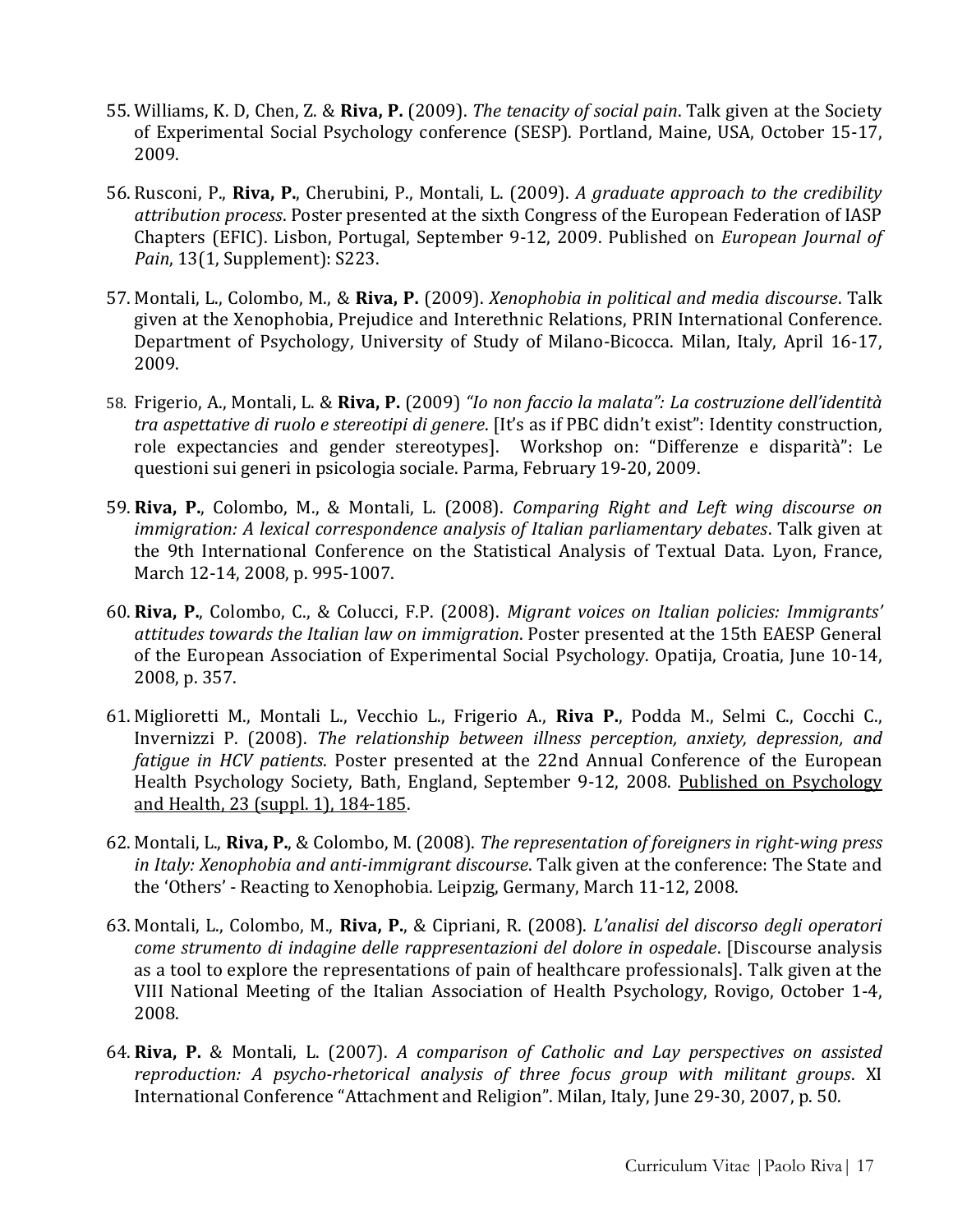- 65. Montali, L., Colombo, M., Camussi, E., Miglietta, A., & **Riva, P.** (2007). *Xenophobia in political discourse: An analysis of Italian parliamentary debates on immigration*. Talk given at the 4th European Consortium for Political Research. Pisa, Italy, September 6-8, 2007. The paper can be download from the following link: <http://www.essex.ac.uk/ecpr/events/generalconference/pisa/papers/PP1046.pdf>
- 66. Montali, L., Colombo, M., **Riva, P.**, & Cipriani, R. (2007). *Rappresentazioni del dolore in ospedale: Un'analisi del discorso degli operatori*. [Representations of pain within the hospital: An Analysis of healthcare professionals' discourse]. Talk given at the conference "CURA 2007", Milan, November 8-10, 2007. The presentation won the prize "CURA 2007" awarded by the AGC onlus - Gilberto Cominetta Association for the palliative care in neurology.
- 67. Montali, L., Frigerio, A., Miglioretti, M., Podda, M., Selmi, C., Vecchio, L., Cocchi, C., **Riva, P.**, Invernizzi, P. (2008). *Validation of the Italian version of Fisk Fatigue Severity Score (FFSS) and PBC-40*. Talk given at the 41 National Congress of the Italian Association of the Liver Studies (A.I.S.F.), Rome, February 21-22, 2008. Published on *Digestive and Liver Disease*, Vol. 40, Issue 5, May 2008, p. A38.
- 68. Colombo, M., Montali, L., & **Riva, P.** (2007). *La xenofobia nel discorso politico: Un'analisi dei dibattiti parlamentari italiani sull'immigrazione*. [Xenophobia in political discourse: An analysis of Italian parliamentary debates on immigration]. Talk given at the XIII National Meeting of the Italian Association of Psychology - Social Psychology Section, Cesena, September 24-26, 2007.
- 69. Montali L., & **Riva P.** (2006). *Rappresentazioni sociali della scienza: Un'analisi del dibattito sulla fecondazione assistita in Italia*. [Social representations of science: an analysis on the debate on the assisted re production in Italy]. Talk given at the Fondazione Zancan, Malosco, July 10-12, 2006.
- 70. Montali, L., & **Riva P.** (2006). *Rappresentazioni sociali a confronto nel dibattito sulla fecondazione assistita in Italia in occasione del referendum*. [Comparing social representations on assisted reproduction on the Italian referendum debate]. Talk given at the VII National Meeting of the Italian Association of Psychology - Social Psychology Section, Genoa, September 18-20, 2006.

#### **WORKSHOPS AND SUMMER SCHOOLS**

- 2015 Aegina Interdisciplinary Summer School. Workshops: "The social self: How social interactions shape body and self-representations." Faculty: Danny Povinelli, Claus Lamm, Daniel Richardson, Katerina Fotopoulou, Gloria Orrigi, Manos Tsakiris, Giorgia Silani, Richard Moore, Leo Schilbach, Soren Overgaard, Ophelia Deroy, Mel Slater, Salvatore Aglioti, & Andrea Serino. June 21-27, Hotel Apollo, Aegina, Greece.
- 2013 First Edition of the SISSA International Summer School in Social Cognitive Neuroscience (SCoNe). Workshops: Neuroscience of Social Information Processing (i.e., social judgment, empathy, stereotyping, prejudice, face perception, and emotion), and Neuroscience of Reward (i.e., neurobehavioral mechanisms of appetitive motivation and reward, value-based decision-making, and the reward value of social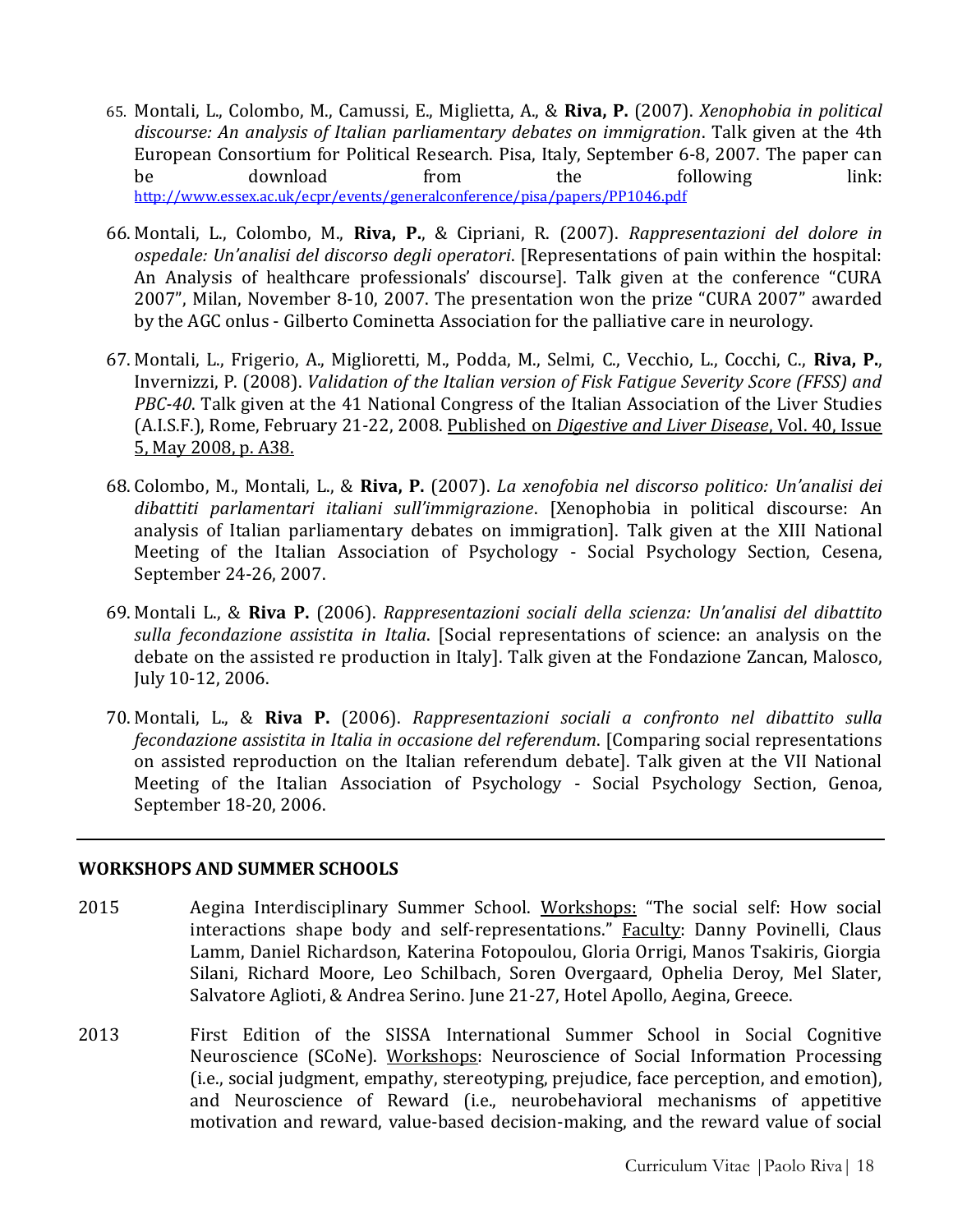interaction). Faculty: David Amodio, Stefano Cappa, Giuseppe Di Pellegrino, Rebecca Jordon-Young, Daniela Ovadia, Matteo Marsili, David I. Perrett, Elisabeth Phelps, Raffaella Rumiati, Aldo Rustichini, Dana Samson, & Wolfram Schultz. July, 15-28, Trieste, Italy.

- 2011 13th Jena workshop on intergroup processes. Workshops: Ingroup norms and reactions to deviance. July 1-5, Jena, Germany.
- 2008 Essex summer school in social science and data analysis and collection (UK). Workshop: Mixed methods: Introduction to combining qualitative and quantitative data analyses; Prof. Max Bergman. July 21–25, 2008.
- 2008 Essex summer school in social science and data analysis and collection (UK). Workshop: Structural equation modeling; Prof. Ewen Speed. July 28 – August 1, 2008.
- 2008 Italian Association of Psychology (AIP) Methodological Summer School University Residential Centre of Bertinoro (Italy). Workshop: Structural equation modeling; Prof. Luigi Leone. September 8-13 2008.

#### **TEACHING EXPERIENCE**

*Social Psychology (Fall, 2019 - present)* 

Lecturer (Undergraduate). Deparment of Sociology, University of Milano-Bicocca.

*Psychology of Social influence (Spring, 2017 - present)* Lecturer (Master). Department of Psychology, University of Milano-Bicocca.

*ERASMUS+ Teacher (May, 2018 / May 2019)* Erasmus+ teacher. Faculty of Psychology, University of the Balearic Islands.

*Guest lectures on Ostracism and Social Exclusion (Fall, 2012 – Fall, 2016)* Guest lectures on Social Exclusion. Social Psychology. Department of Psychology, University of Milano-Bicocca (Italy) - Department of Educational Science, University of Genova (Italy).

#### *Attitude and Persuasion (Fall, 2012 - Fall, 2013)*

Instructor for the course of Research Attitude and Persuasion. Department of Psychology, University of Milano-Bicocca.

*Social Psychology (Fall, 2011)*  Instructor for the course of Social Psychology. Faculty of Sociology, University of Milano-Bicocca.

*Computer Science (Spring, 2015 – Spring, 2016)*  Instructor for the course of Computer Science. Department of Psychology, University of Milano-Bicocca.

*Master in Bioethics and Biolaw for Clinical Practice (Fall, 2013 - Spring, 2016)* Teaching fellow for the Master Bioethics and BioLaw for Clinical Practice. Department of Legal Systems, University of Milano-Bicocca.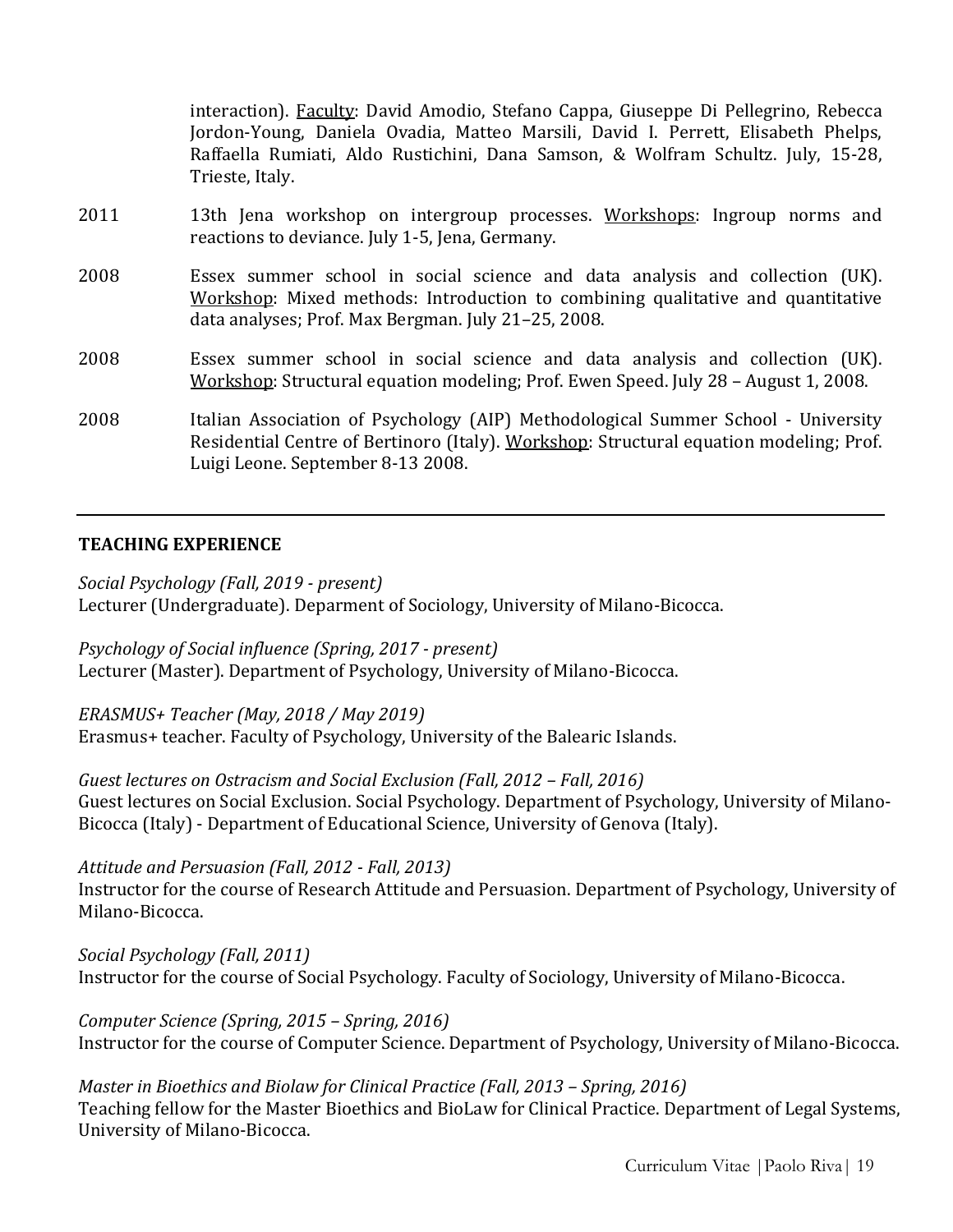*Research Methods of Textual and Linguistic Analysis (Spring, 2011 – Spring, 2016)*  Instructor for the course of Research Methods of Textual and Linguistic Analysis. Department of Psychology, University of Milano-Bicocca.

*Qualitative Methods (Fall, 2007)* Instructor for the course of Qualitative methods in Psychological Research. Faculty of Psychology, University of Milano-Bicocca.

*Social Psychology (Fall, 2007 – Spring, 2016)* Teaching assistant for the courses of Social Psychology. Department of Psychology, University of Milano-Bicocca.

# **MENTORING AND RESEARCH ADVISING**

*PhD Students:* Marco Marinucci, University of Milano-Bicocca (2017 –)

*Visiting PhD Students*: Laura Ferris, University of Queensland (2016)

*Post-Doctoral Students* Susanna Timeo, University of Trento (co-supervised with Prof. Maria Paola Paladino) (2017 – 2019) Luca Pancani, University of Milano-Bicocca (2017 –) Davide Mazzoni, University of Milano-Bicocca (2018 – 2019)

*Erasmus Traineeships Students:* India Davis (2019 – 2020) Imani Tupper (2017 – 2018) Alys Harrop (2016 – 2017) Bianca Suruianu (2016 – 2017)

*Master's Theses, Undergraduate Theses and Research Internships*:

Over 60 theses and research internships supervised.

#### **REVIWER SERVICES**

*Editorial positions:* Pain Studies and Treatment (2013 -)

#### *Journals reviewer:*

Aggressive Behavior, Biological Psychology, Brain and Cognition, British Journal of Developmental Psychology, Cerebral Cortex, Clinical Psychological Science, Consciousness and Cognition, Developmental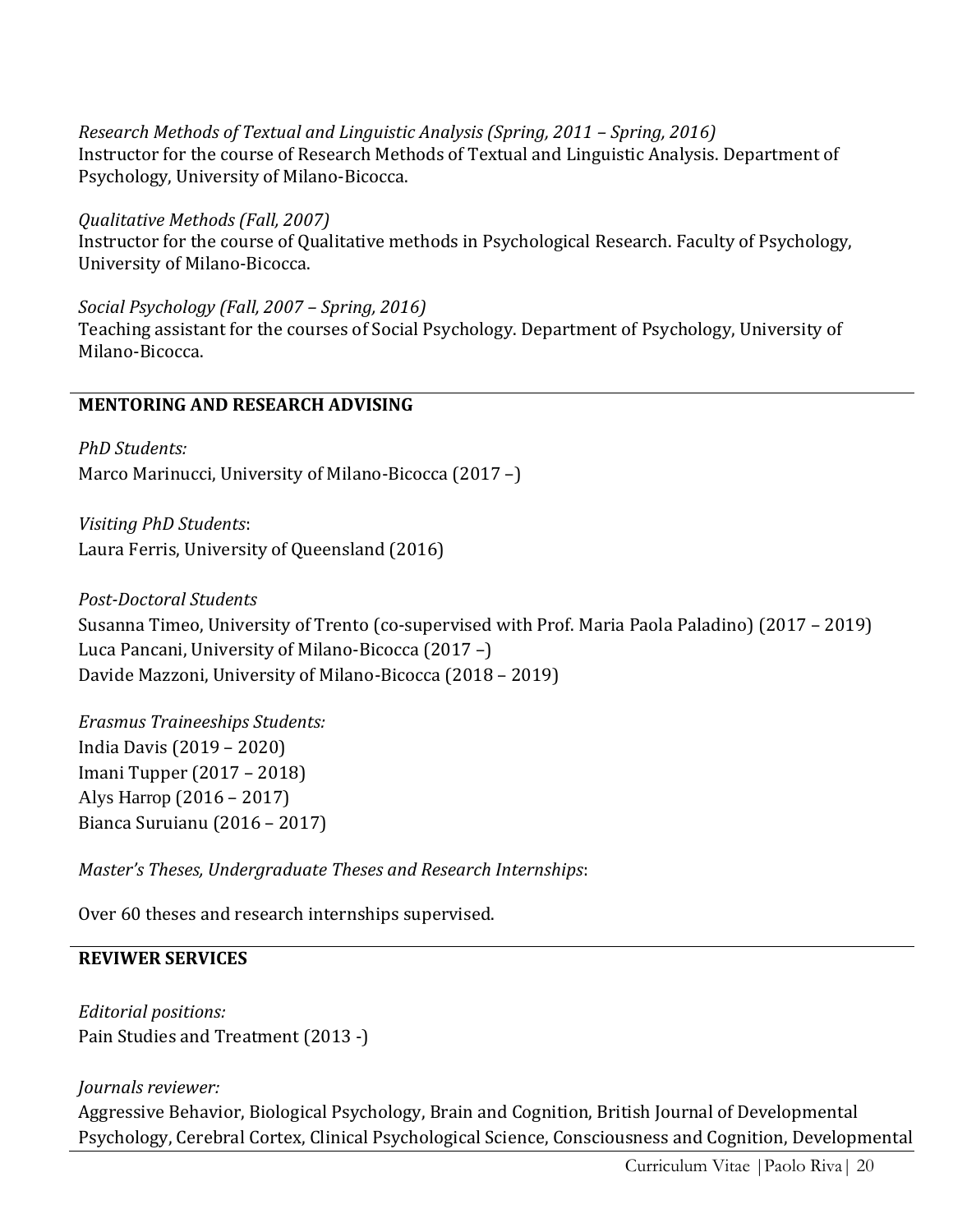Psychology, European Journal of Pain, European Journal of Social Psychology, Frontiers in Psychology, Group Processes & Intergroup Relations, In-mind Italia, Journal of Community & Applied Social Psychology, Journal of Experimental Social Psychology, Journal of Media Psychology, Journal of Personality, Journal of Personality and Social Psychology, Journal of Social and Personal Relationships, Organizational Behavior and Human Decision Processes, Pain Management, Personality and Social Psychology Bulletin, Personality and Social Psychology Review, Perspectives on Psychological Science, PLOS ONE, Polish Psychological Bulletin, Psicologia Sociale, Psychological Science, NeuroImage, Neuropsychologia, NeuroReport, Neuroscience Letters, Social Cognition, Social Cognitive and Affective Neuroscience, Social Influence, Social Neuroscience, The Journal of Social Psychology

# *Ad hoc Reviewer (National Committees):*

ANVUR – National Agency for the Evaluation of the University and Research Systems (Italy)

*Grants Reviewer:* Agence Nationale de la Recherche - ANR - France German Academic Exchange Service (DAAD), EU/COFUND-Programme P.R.I.M.E. Israel Science Foundation (ISF) National Science Center, Poland (Funding scheme OPUS) Work programme Marie Sklodowska-Curie - MSCA-IF evaluation - Panel SOC (calls: 2016/2017/2018)

*Dissertation Committee – External Dissertation Examiner:* Aleksi Syrjämäki, Tampere University, Finland (2019)

# **PROFESSIONAL AND UNIVERSITY SERVICES**

| December 2018 -     | Member of the Task Force for the Memorandum between the National<br>Council of Psychologists (CNOP) and the Association of Italian<br>Municipalities (ANCI). |
|---------------------|--------------------------------------------------------------------------------------------------------------------------------------------------------------|
| December 2018 -     | Tutor of the traineeships for the degree course in Psychology of Social<br>Processes, Decision-making and Economic Behavior (PSED).                          |
| February 2018 -     | Quality insurer for the degree course in Psychology of Social Processes,<br>Decision-making and Economic Behavior (PSED).                                    |
| January 2017 -      | Faculty Member, Doctoral Program in Psychology, Linguistics, and<br>Cognitive Neuroscience, Department of Psychology, University of Milano-<br>Bicocca.      |
| January 2017 -      | Qualtrics Brand Administrator for the Department of Psychology.                                                                                              |
| Jan 2007 - Dec 2009 | Counselor, student-counseling service, Faculty of Psychology, University of<br>Milano-Bicocca.                                                               |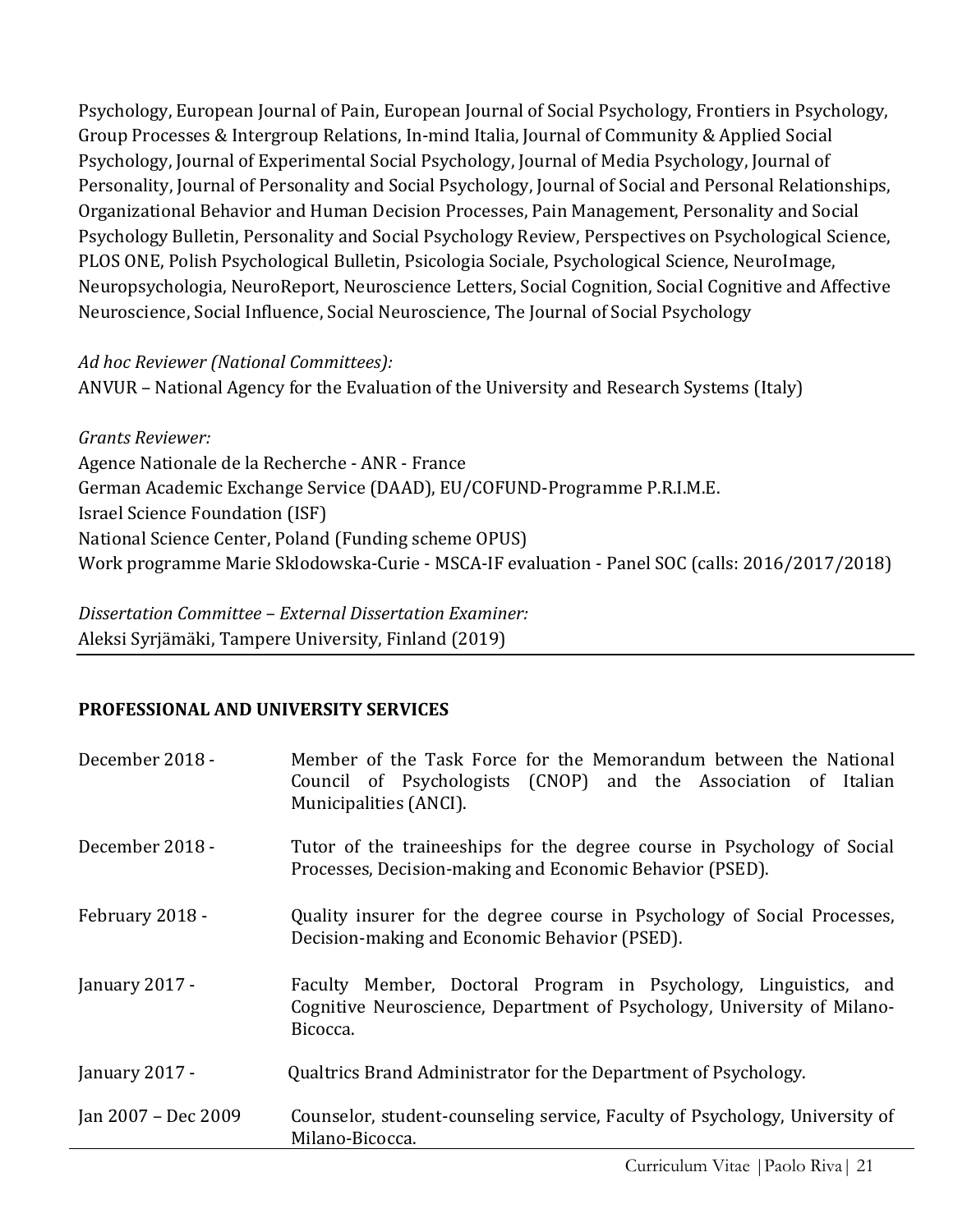#### **PROFESSIONAL AFFILIATIONS**

Society of Experimental Social Psychology (SESP) Society for Personality and Social Psychology (SPSP) Social Psychology Network (SPN) European Association of Social Psychology (EASP) Italian Association of Psychology (AIP) – Social Psychology Section Italian roster of Psychologists N. 03/14082

#### **MEDIA COVERAGE (selective listing)**

- *Il Messaggero*

June 28, 2019: Cuori solitari online: un "no" accende l'aggressività maschile

([https://www.ilmessaggero.it/salute/ricerca/cuori\\_solitari\\_online\\_un\\_no\\_accende\\_l\\_aggressi](https://www.ilmessaggero.it/salute/ricerca/cuori_solitari_online_un_no_accende_l_aggressivita_maschile-4584534.html) [vita\\_maschile-4584534.html](https://www.ilmessaggero.it/salute/ricerca/cuori_solitari_online_un_no_accende_l_aggressivita_maschile-4584534.html))

- *La Repubblica*
- June 27, 2019: Studio: nei siti d'incontri un "no" accende l'aggressività maschile ([https://www.repubblica.it/scienze/2019/06/27/news/studio\\_nei\\_siti\\_d\\_i\\_ncontri\\_un\\_no\\_acc](https://www.repubblica.it/scienze/2019/06/27/news/studio_nei_siti_d_i_ncontri_un_no_accende_l_aggressivita_maschile-229761882/) [ende\\_l\\_aggressivita\\_maschile-229761882/](https://www.repubblica.it/scienze/2019/06/27/news/studio_nei_siti_d_i_ncontri_un_no_accende_l_aggressivita_maschile-229761882/))
	- *Psypost.org*
- August 22, 2017: Stimulating area of the brain can reduce aggressive behavior elicited by violent video games

([https://www.psypost.org/2017/08/stimulating-area-brain-can-reduce-aggressive-behavior](https://www.psypost.org/2017/08/stimulating-area-brain-can-reduce-aggressive-behavior-elicited-violent-video-games-49545)[elicited-violent-video-games-49545](https://www.psypost.org/2017/08/stimulating-area-brain-can-reduce-aggressive-behavior-elicited-violent-video-games-49545))

- *The Telegraph*
- April 14, 2016: Men who play sexist video games less likely to feel empathy for female victims of violence.

[\(http://www.telegraph.co.uk/men/the-filter/men-who-play-sexist-video-games-less](http://www.telegraph.co.uk/men/the-filter/men-who-play-sexist-video-games-less-likely-to-feel-empathy-for/)[likely-to-feel-empathy-for/\)](http://www.telegraph.co.uk/men/the-filter/men-who-play-sexist-video-games-less-likely-to-feel-empathy-for/)

- *The Washington Post*
- April 13, 2016: What happens to boys who kill women in video games.

(https://www.washingtonpost.com/news/wonk/wp/2016/04/15/what-happens-toboys-who-kill-women-in-video-games/)

- *Time*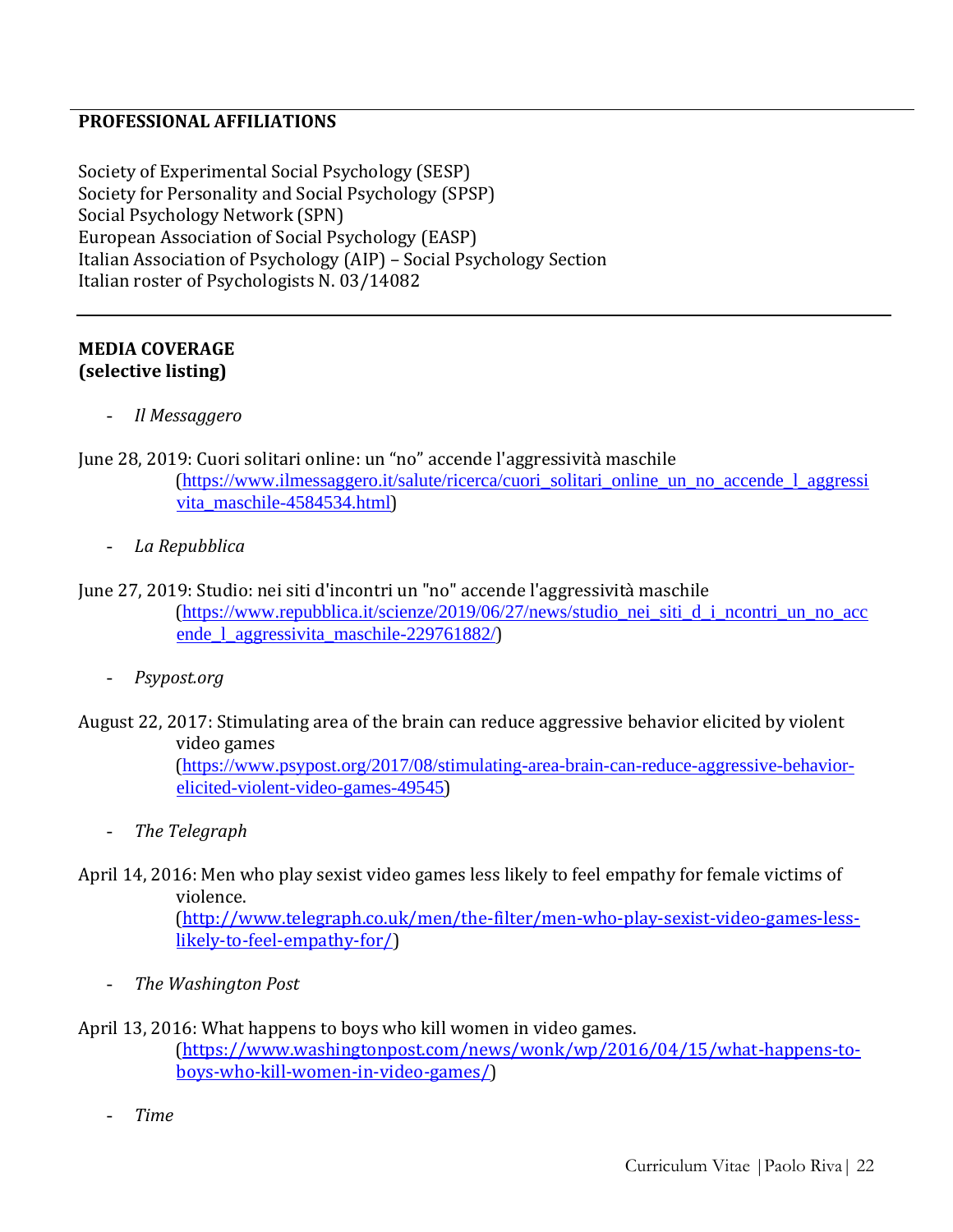April 13, 2016: Here's What Sexist Video Games Do to Boys' Brains. (http://time.com/4290455/heres-what-sexist-video-games-do-to-boys-brains/)

- *Medical Daily*
- April 13, 2016: Sexist, Violent Video Games Reduce Empathy For Female Victims Of Violence. (http://www.medicaldaily.com/violent-video-games-sexist-violence-against-women-381750/)
	- *Tech.Mic*
- April 13, 2016: Sexist Games Like 'Grand Theft Auto' Trigger a Lack of Empathy in Young Men, Study Shows. (http://mic.com/articles/140742/sexist-games-like-grand-theft-auto-trigger-a-lack-ofempathy-in-young-men-study-shows#.w8rav8Wx3/)
	- *The Ohio State University*
- April 13, 2016: Sexist video games decrease empathy for female violence victims. Danger comes when males strongly identify with game character. (https://news.osu.edu/news/2016/04/13/sexist-games/)
	- *MedicalXpress*
- April 13, 2016: Sexist video games decrease empathy for female violence victims. (http://medicalxpress.com/news/2016-04-sexist-video-games-decreaseempathy.html)
	- *British Psychological Society Research Digest*
- October 7, 2015: Slot machines are more addictive when we see them as having human-like intentions. (http://digest.bps.org.uk/2015/10/slot-machines-are-more-addictive-when.html)
	- *TG LA7 CRONACHE*
- October 3, 2015: Umanizzare le slot machine invita a giocare di più e a perdere più soldi. Ce lo rivela uno studio di un team di Milano-Bicocca. (http://new.ecostampa.net/imm2pdf/Video.aspx?&imgatt=4D45Q0&imganno=2015&i mgkey=B1T908BMT15EX)
	- *Corriere delle Sera (on-line)*
- October 2, 2015: Slot machine: i giocatori che le considerano macchine «pensanti» giocano (e perdono) di più (http://www.corriere.it/salute/neuroscienze/15\_settembre\_21/slot-machinegiocatori-che-considerano-macchine-pensanti-giocano-perdono-piu-b16962c0-6052- 11e5-9acb-71d039ed2d70.shtml)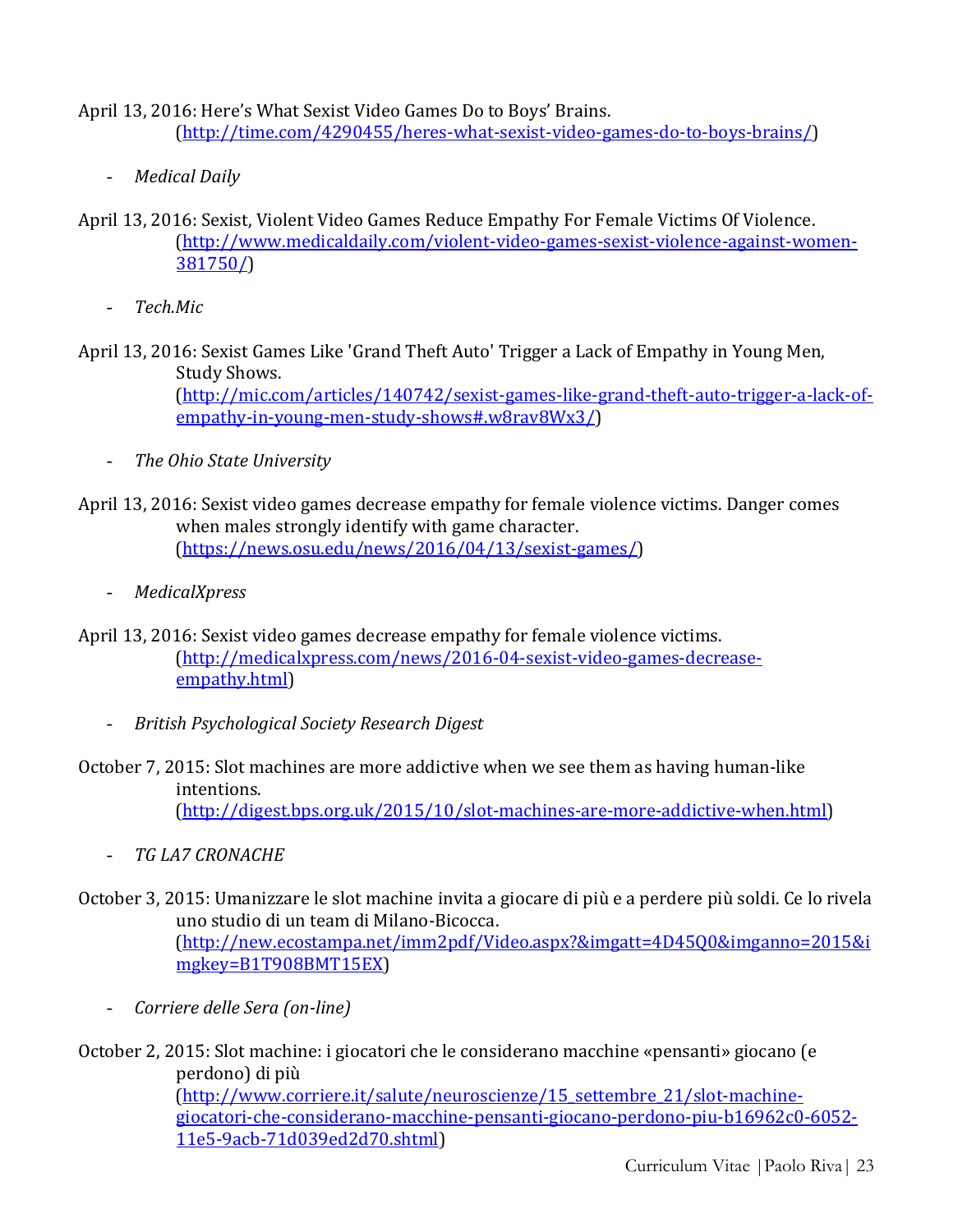- *Dica33*

September 28, 2015: Le slot "umane" che ci invogliano a perdere di più

(http://www.dica33.it/cont/interviste/1509/2800/slot-umane-che-invoglianoperdere-piu.asp)

- *Oggi Scienza*

September 28, 2015: Perdi di più se la slot machine è "umana" (http://oggiscienza.it/2015/09/28/gioco-azzardo-slot-machine/)

- *Research Italy*

September 22, 2015: A study by the University of Milano Bicocca finds the key to reducing slot machine gambling (https://www.researchitaly.it/en/understanding/press-media/news/a-study-by-theuniversity-of-milano-bicocca-finds-the-key-to-reducing-slot-machine-gambling/)

- *Avvenire*

# September 22, 2015: Azzardo, l'ultima trappola: slot dal «volto umano» (http://www.avvenire.it/Cronaca/Pagine/Azzardo-lultima-trappola-le-slot-dal-voltoumano-.aspx)

- *Panorama*
- September 21, 2015: Ricerca: se la slot avesse un 'cuore'? Così giocatori perdono più soldi (http://www.panorama.it/scienza/salute/ricerca-se-la-slot-avesse-un-cuore-cosigiocatori-perdono-piu-soldi/)
	- *Focus*
- September 21, 2015: Ricerca: se la slot avesse un 'cuore'? Così giocatori perdono più soldi (http://www.focus.it/scienza/salute/ricerca-se-la-slot-avesse-un-cuore-cosi-giocatoriperdono-piu-soldi)
	- *Adnkronos.com*
- September 21, 2015: Ecco perché i giocatori di slot si rovinano, la scoperta di una ricerca italiana (http://www.adnkronos.com/salute/2015/09/21/ecco-perche-giocatori-slotrovinano-scoperta-una-ricerca-italiana\_YXTZfEGvcZHXd3BfuiRMsK.html)
	- *Stufftoblowyourmind.com*

# September 8, 2015: Don't humanize the slot machine (http://www.stufftoblowyourmind.com/blog/dont-humanize-the-slot-machine/)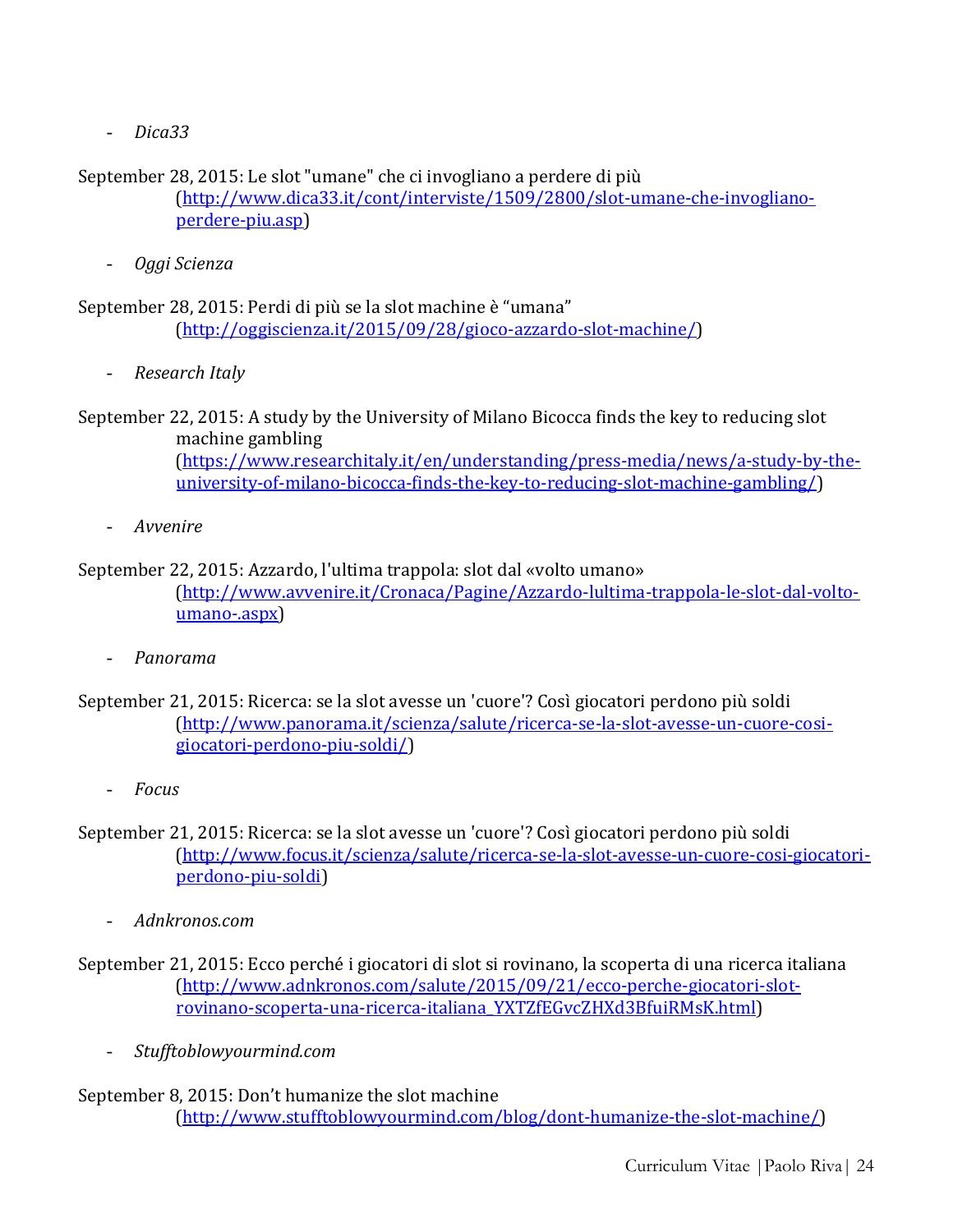- *Slate.com*
- September 3, 2015: Study: Gamblers Risk More When Slot Machines Seem Humanlike (http://www.slate.com/blogs/future\_tense/2015/09/03/student\_gamblers\_risk\_more when slot machines seem humanlike.html#comments)
	- *Adnkronos.com*
- April 19, 2014: Videogiochi violenti, è allarme in Italia. Sesso, sangue e droga nei titoli più venduti (http://www.adnkronos.com/mobile/Cronaca/news/Videogiochi-violenti-e-allarmein-Italia-Sesso-sangue-e-droga-nei-titoli-piu-venduti\_3.2.1458484972.php)
	- *Il Mattino*
- April 19, 2014: Videogame, l'allarme dagli esperti: «La metà di quelli più venduti sono troppo violenti» (http://www.ilmattino.it/primopiano/cronaca/videogame\_allarme\_esperti/notizie/64 2521.shtml)
	- *Notizienazionali.net*
- April 19, 2014: Videogiochi violenti e boom di quelli con sesso e droga: allarme per i giovani italiani. Terreno fertile anche per il bullismo (http://www.notizienazionali.net/notizie/attualita/3735/videogiochi-violenti-eboom-di-quelli-con-sesso-e-droga--allarme-per-i-giovani-italiani)
	- *Pacific Standard*
- March 10, 2014: Violent Video Games and Bad Behavior: The Evidence Mounts. (http://www.psmag.com/books-and-culture/violent-video-games-bad-behaviorevidence-mounts-74372)
	- *Corriere delle Sera (on-line)*
- December 20, 2013: La paura di soffrire ci rende più sensibili al dolore fisico e psicologico [\(http://www.corriere.it/salute/neuroscienze/13\\_dicembre\\_20/paura-soffrire-ci](http://www.corriere.it/salute/neuroscienze/13_dicembre_20/paura-soffrire-ci-rende-piu-sensibili-dolore-fisico-psicologico-b048a632-695d-11e3-95c3-b5f040bb6318.shtml)[rende-piu-sensibili-dolore-fisico-psicologico-b048a632-695d-11e3-95c3](http://www.corriere.it/salute/neuroscienze/13_dicembre_20/paura-soffrire-ci-rende-piu-sensibili-dolore-fisico-psicologico-b048a632-695d-11e3-95c3-b5f040bb6318.shtml) [b5f040bb6318.shtml\)](http://www.corriere.it/salute/neuroscienze/13_dicembre_20/paura-soffrire-ci-rende-piu-sensibili-dolore-fisico-psicologico-b048a632-695d-11e3-95c3-b5f040bb6318.shtml)
	- *Focus.it*
- December 19, 2013: Ricerca: paura amplifica dolore fisico e psicologico, studio italiano [\(http://www.focus.it/ADNKronos/ricerca-paura-amplifica-dolore-fisico-e-psicologico](http://www.focus.it/ADNKronos/ricerca-paura-amplifica-dolore-fisico-e-psicologico-studio-italiano-----_C65.aspx)studio-italiano----- C65.aspx)
	- *Controcampus.it*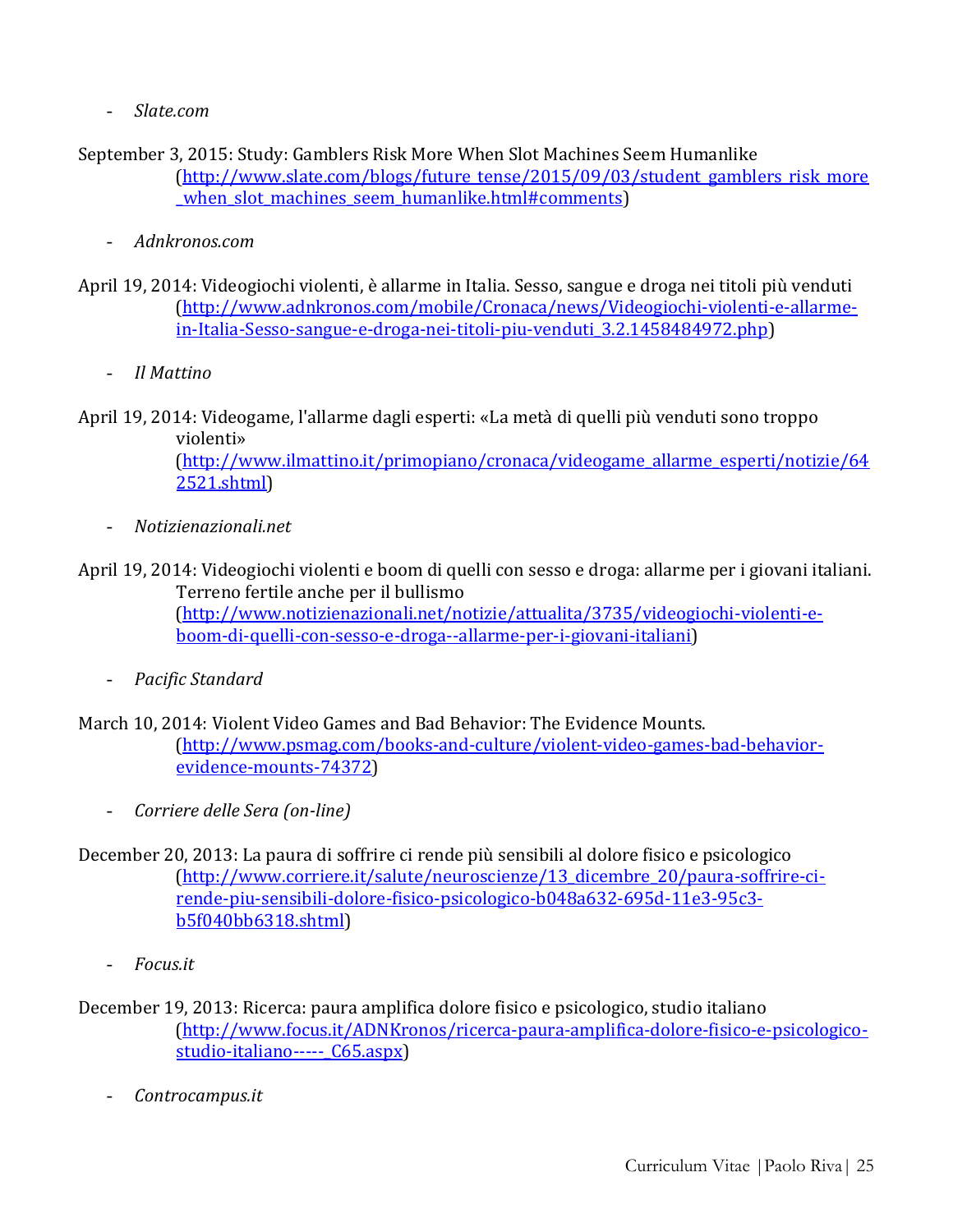December 11, 2013: Università Bicocca: la paura amplifica la percezione del dolore fisico e sociale [\(http://www.controcampus.it/2013/12/universita-bicocca-la-paura-amplifica-la](http://www.controcampus.it/2013/12/universita-bicocca-la-paura-amplifica-la-percezione-del-dolore-fisico-e-sociale/)[percezione-del-dolore-fisico-e-sociale/\)](http://www.controcampus.it/2013/12/universita-bicocca-la-paura-amplifica-la-percezione-del-dolore-fisico-e-sociale/)

- *Ansa.it*

December 11, 2013: La paura rende più sensibili al dolore

[\(http://www.ansa.it/web/notizie/collection/rubriche\\_scienza/12/19/paura-rende](http://www.ansa.it/web/notizie/collection/rubriche_scienza/12/19/paura-rende-piu-sensibili-dolore_9803575.html)[piu-sensibili-dolore\\_9803575.html\)](http://www.ansa.it/web/notizie/collection/rubriche_scienza/12/19/paura-rende-piu-sensibili-dolore_9803575.html)

- *Le Figaro*

December 11, 2013: L'impact d'un jeu vidéo violent et immoral [\(http://sante.lefigaro.fr/actualite/2013/12/11/21677-limpact-dun-jeu-video-violent](http://sante.lefigaro.fr/actualite/2013/12/11/21677-limpact-dun-jeu-video-violent-immoral)[immoral\)](http://sante.lefigaro.fr/actualite/2013/12/11/21677-limpact-dun-jeu-video-violent-immoral)

- *Medicalnewstoday.com*

November 29, 2013: Violent video games reduce teens' self-control, study shows [\(http://www.medicalnewstoday.com/articles/269400.php\)](http://www.medicalnewstoday.com/articles/269400.php)

- *Theconversation.com*

November 28, 2013: Do violent video games make teens 'eat and cheat' more? [\(http://theconversation.com/do-violent-video-games-make-teens-eat-and-cheat](http://theconversation.com/do-violent-video-games-make-teens-eat-and-cheat-more-20866)[more-20866\)](http://theconversation.com/do-violent-video-games-make-teens-eat-and-cheat-more-20866)

- *Corriere della Sera*

November 27, 2013: Il videogioco che rende i ragazzi aggressivi

- *Science20.com*

November 25, 2013: Violent Video Games Make Teens Eat More And Cheat More [\(http://www.science20.com/news\\_articles/violent\\_video\\_games\\_make\\_teens\\_eat\\_mor](http://www.science20.com/news_articles/violent_video_games_make_teens_eat_more_and_cheat_more_psychologists-125146) e and cheat more psychologists-125146)

- *National Institute for the Clinical Application of Behavioral Medicine - Nicabm.com*

January 21, 2013: Rewiring the Brain to Buffer Social Pain (http://www.nicabm.com/nicabmblog/rewiring-the-brain-to-buffer-social-pain/)

- *PsychCentral.com*

#### December 6, 2012: Brain Stimulation May Ease the Sting of Social Pain [\(http://psychcentral.com/news/2012/12/06/brain-stimulation-may-ease-the-sting](http://psychcentral.com/news/2012/12/06/brain-stimulation-may-ease-the-sting-of-social-pain/48705.html)[of-social-pain/48705.html\)](http://psychcentral.com/news/2012/12/06/brain-stimulation-may-ease-the-sting-of-social-pain/48705.html)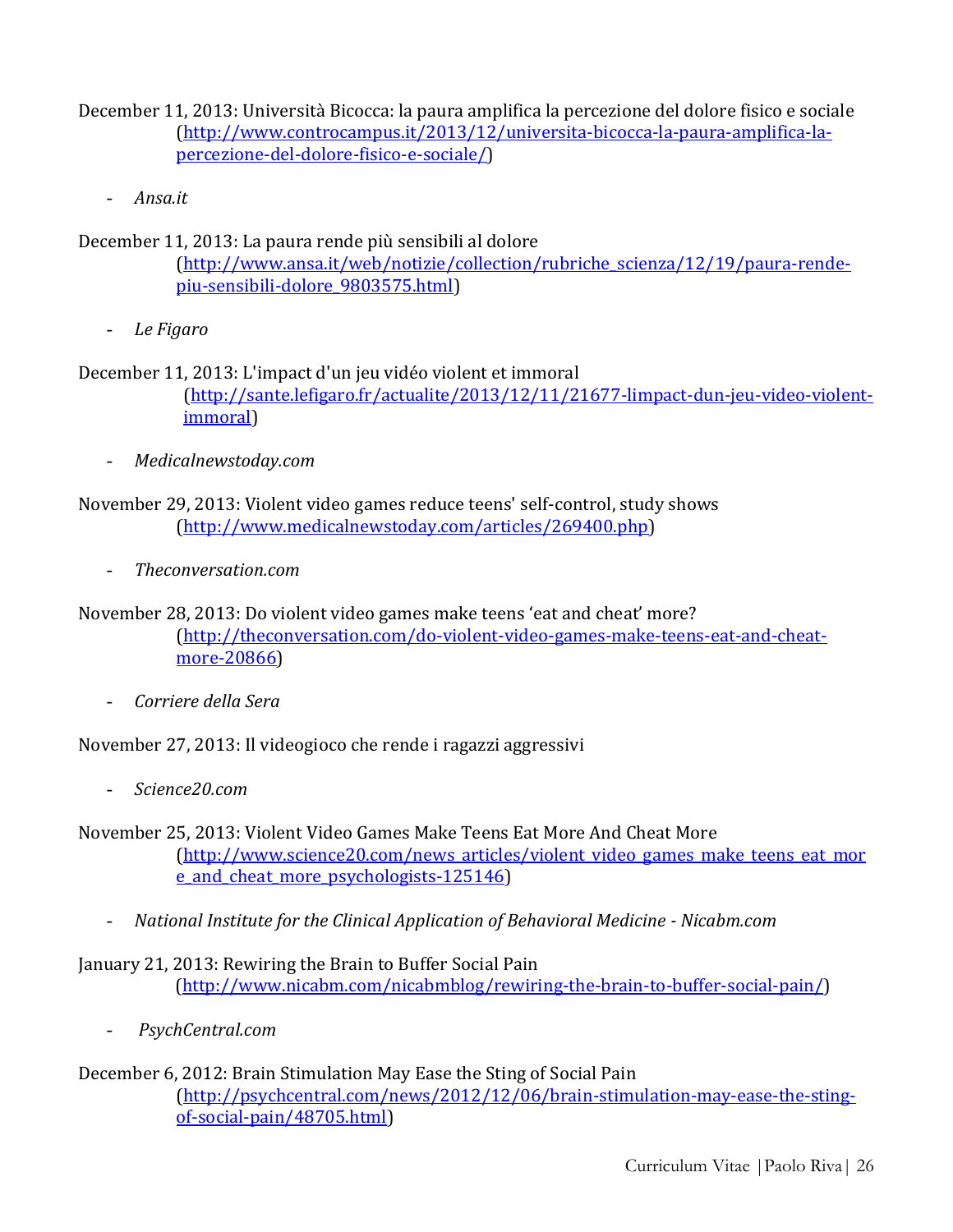- *Science Daily*

December 5, 2012: Brain Stimulation May Buffer Feelings of Social Pain [\(http://www.sciencedaily.com/releases/2012/12/121204162211.htm\)](http://www.sciencedaily.com/releases/2012/12/121204162211.htm)

- *Health24*
- December 5, 2012: Brain Stimulation May Buffer Feelings of Social Pain [\(http://www.health24.com/news/Brain\\_Neurological/1-896,78306.asp\)](http://www.health24.com/news/Brain_Neurological/1-896,78306.asp)
	- *Medicalxpress*
- December 5, 2012: Brain Stimulation May Buffer Feelings of Social Pain [\(http://medicalxpress.com/news/2012-12-brain-buffer-social-pain.html\)](http://medicalxpress.com/news/2012-12-brain-buffer-social-pain.html)
	- *American Psychological Association*
- December 4, 2012: Brain Stimulation May Buffer Feelings of Social Pain [\(http://www.psychologicalscience.org/index.php/news/releases/brain-stimulation](http://www.psychologicalscience.org/index.php/news/releases/brain-stimulation-may-buffer-feelings-of-social-pain.html)[may-buffer-feelings-of-social-pain.html\)](http://www.psychologicalscience.org/index.php/news/releases/brain-stimulation-may-buffer-feelings-of-social-pain.html)
	- *Il Sole 24 Ore*

October 17, 2011: Dolore fisico e dolore sociale pari sono

- *Pharmastar – Il Giornale on-line sui Farmaci*
- September 23, 2011: Uomini e donne: la manifestazione del dolore è la stessa? [\(http://www.pharmastar.it/index.html?pgnav=12&id=207\)](http://www.pharmastar.it/index.html?pgnav=12&id=207)
	- *Corriere delle Sera (on-line)*
- September 14, 2011: Ci si sente soli con 60 secondi dolore [\(http://www.corriere.it/notizie-ultima](http://www.corriere.it/notizie-ultima-ora/Scienza_e_salute/sente-soli-secondi-dolore/14-09-2011/1-A_000247427.shtml)[ora/Scienza\\_e\\_salute/sente-soli-secondi-dolore/14-09-2011/1-A\\_000247427.shtml\)](http://www.corriere.it/notizie-ultima-ora/Scienza_e_salute/sente-soli-secondi-dolore/14-09-2011/1-A_000247427.shtml)
	- *Tiscali: Scienze*
- September 15, 2011: Basta un minuto di dolore fisico per sentirsi immediatamente esclusi o ignorati [\(http://notizie.tiscali.it/articoli/scienza/11/09/minuto-dolore-esclusi](http://notizie.tiscali.it/articoli/scienza/11/09/minuto-dolore-esclusi-ignorati.html)[ignorati.html\)](http://notizie.tiscali.it/articoli/scienza/11/09/minuto-dolore-esclusi-ignorati.html)
	- *Fatti Italiani*

September 15, 2011: Il dolore ci fa sentire soli [\(http://www.fattiitaliani.it/news.asp?id=674\)](http://www.fattiitaliani.it/news.asp?id=674)

- *Microscopionline – Portale Medico Scientifico*